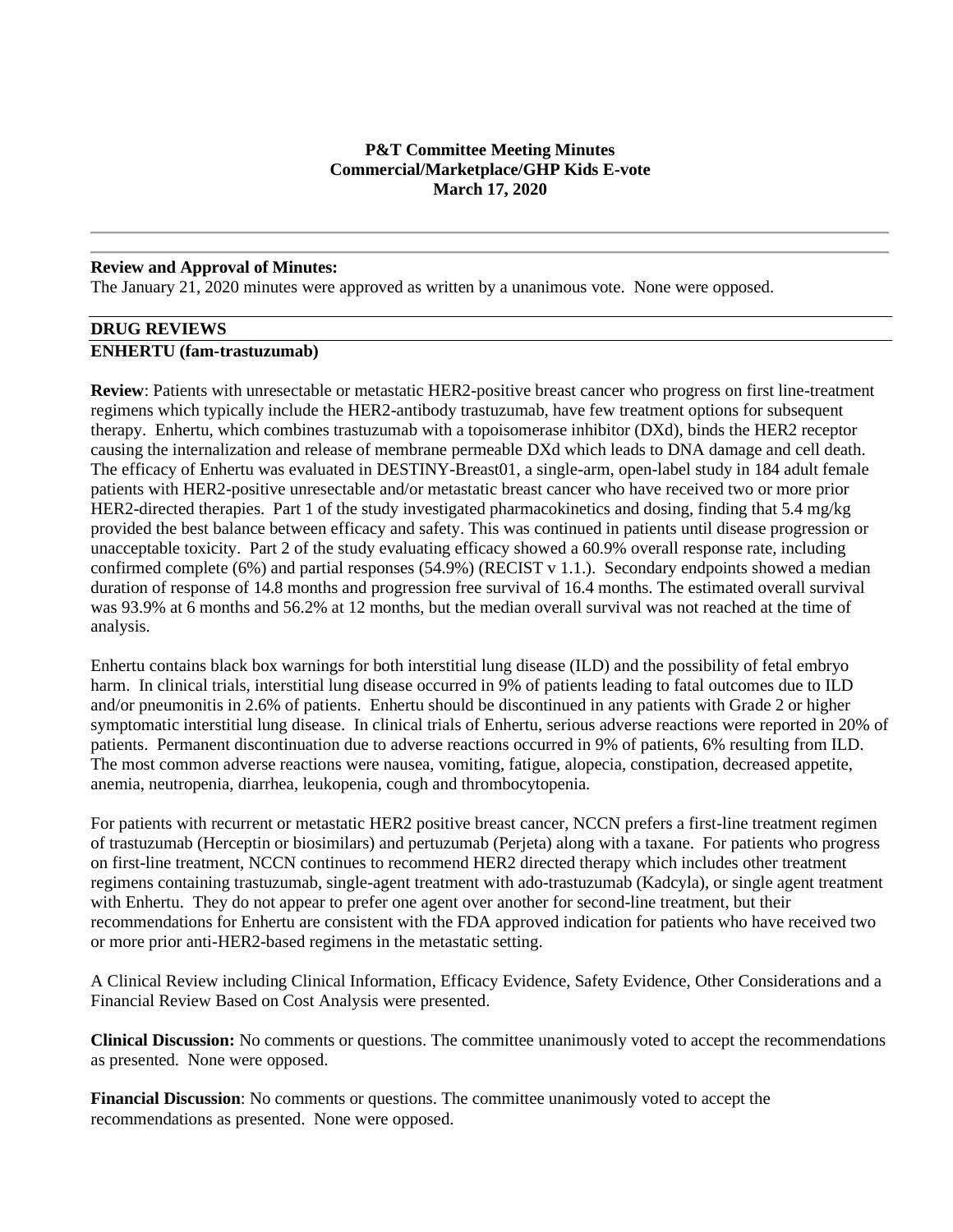**Outcome:** Enhertu is a medical benefit that should not be added to the Commercial/Exchange/CHIP pharmacy formularies. The following prior authorization criteria will apply:

- Medical record documentation that prescription is written by a hematologist or oncologist **AND**
- Medical record documentation of patient age greater than or equal to 18 years **AND**
- Medical record documentation of unresectable or metastatic HER2-positive breast cancer **AND**
- Medical record documentation of two or more prior anti-HER2 based therapies in the metastatic setting

**AUTHORIZATION DURATION:** Initial approval will be for 12 months or less if the reviewing provider feels it is medically appropriate. Subsequent approvals will be for an additional 12 months or less if the reviewing provider feels it is medically appropriate and will require medical record documentation of continued disease improvement or lack of disease progression. The medication will no longer be covered if patient experiences toxicity or worsening of disease.

Additional evidence of the criteria used to make this decision can be found in the drug review presented to the committee.

# **PADCEV (enfortumab vedotin-ejfv)**

**Review:** Padcev is an antibody-drug conjugate consisting of human IgG1-kappa antibody, anti-Nectin-4, attached to a microtubule disrupting agent, monomethyl auristatin E (MMAE), by a cleavable maleimidocaproyl valinecitrulline linker. The antibody-drug conjugate binds Nectin-4, an adhesion protein found on the cell surface which is overexpressed in many cancer cells. This complex is then internalized and MMAE is cleaved from the complex resulting in microtubule disruption and leading to cell cycle arrest and cell death. NCCN recommends Padcev as a preferred subsequent-line regimen for patients who have failed the preferred first- (platinum-based chemotherapy) and second-line (PD-L1 or PD-1 inhibitors) treatment options.

The efficacy of Padcev is demonstrated in Cohort 1 of EV-201, a Phase II, single-arm, open-label trial in 125 adult patients with locally advanced or metastatic urothelial carcinoma previously treated with both platinum chemotherapy and an anti-PD-1/L1 therapy. Patients included had progressed on their most recent therapy and had an ECOG performance status of < 1 and adequate organ function. Patients with motor or sensory neuropathy, CNS metastases, and uncontrolled diabetes were excluded. Patients received treatment with Padcev 1.25 mg/kg (maximum dose of 125 mg) by IV infusion on days 1, 8, and 15 of 28 day cycles until disease progression or unacceptable toxicity. The primary efficacy endpoint assessing confirmed objective response rate showed that 44% of patients had achieved a response with 12% achieving a full response and 32% achieving a partial response. The median duration of response was 7.6 months, which ranged from 3.6 to 11.3 months in patients who had achieved a complete response. Secondary endpoints showed 5.8 months for progression free survival and 11.7 months for overall survival.

Padcev includes warnings and precautions for hyperglycemia (in patients with or without existing diabetes), peripheral neuropathy, ocular disorders, and skin or skin and soft tissue reactions. During clinical trials, serious adverse reactions occurred in 46% of patients, most commonly urinary tract infection, cellulitis, febrile neutropenia, diarrhea, sepsis, acute kidney injury, dyspnea, and rash. Fatal adverse reactions resulting from acute respiratory failure, aspiration pneumonia, cardiac disorder, and sepsis occurred in 3.4% of patients. The most common adverse event leading to discontinuation was peripheral neuropathy and the most common adverse events leading to dose interruption were peripheral neuropathy, rash, and fatigue. Other adverse events that commonly occurred were altered taste, dry eye, pruritis, and dry skin.

For patients with metastatic bladder cancer, the standard of care is platinum-based chemotherapy resulting in an estimated overall survival of 9 to 15 months. For patients who relapse or don't respond to initial therapy, the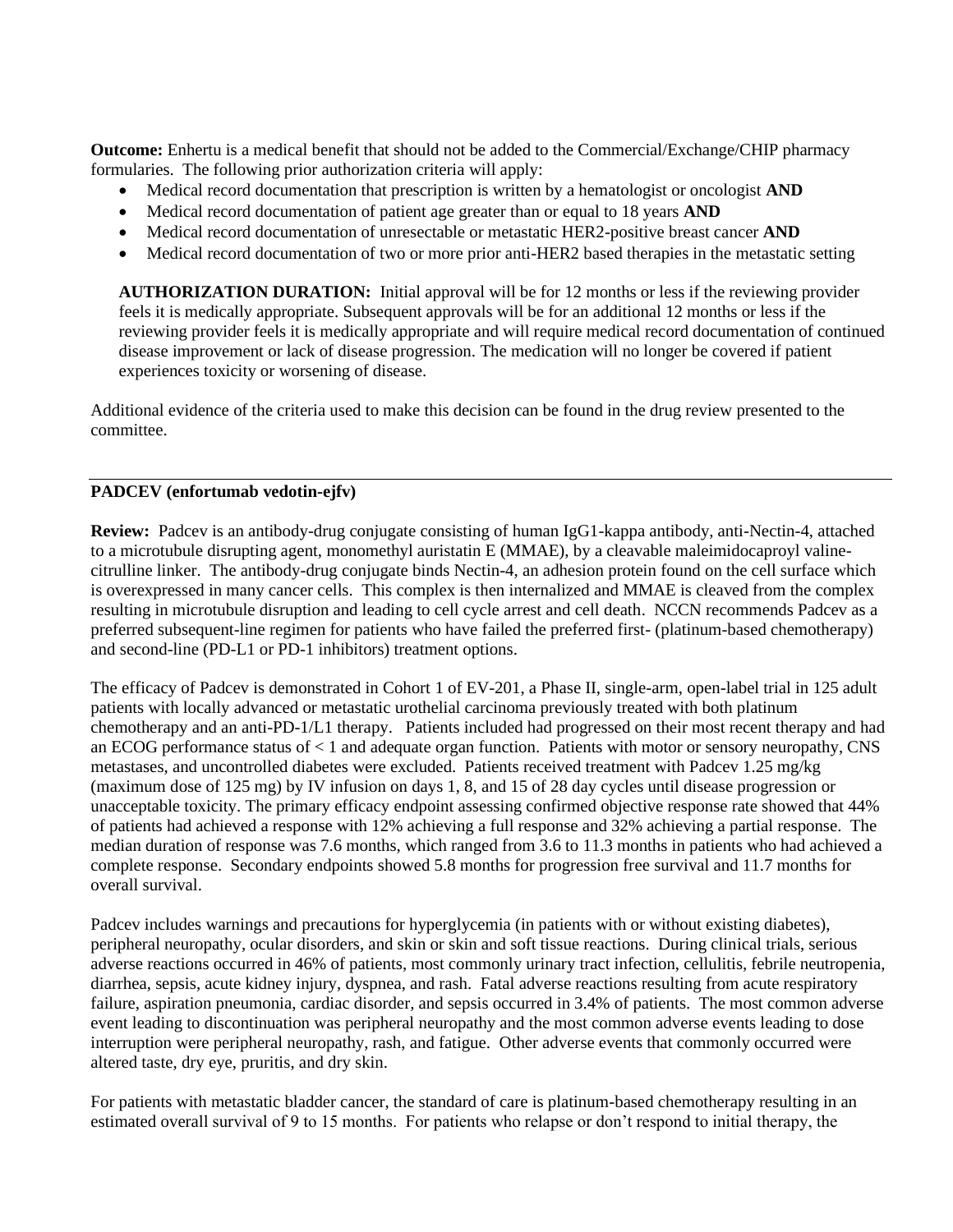median survival is reduced to 5 to 7 months. NCCN recommends PD-L1 or PD-1 inhibitors for second line treatment after platinum based therapy as these have been shown to extend overall survival. For subsequent-line therapy, NCCN recommends Padcev or Balversa as preferred treatment options. Although Balversa has shown efficacy in this population, it is limited to patients whose tumors have susceptible FGFR3 or FGFR2 genetic alterations.

A Clinical Review including Clinical Information, Efficacy Evidence, Safety Evidence, Other Considerations and a Financial Review Based on Cost Analysis were presented.

**Clinical Discussion:** No comments or questions. The committee unanimously voted to accept the recommendations as presented. None were opposed.

**Financial Discussion**: No comments or questions. The committee unanimously voted to accept the recommendations as presented. None were opposed.

**Outcome:** Padcev is a medical benefit and should not be added to the Commercial, Exchange, or GHP Kids pharmacy formularies. The following prior authorization criteria will apply:

- Medical record documentation that prescription is written by a hematologist or oncologist **AND**
- Medical record documentation of age greater than or equal to 18 years **AND**
- Medical record documentation of locally advanced or metastatic urothelial cancer **AND**
- Medical record documentation that member has received a programmed death receptor-1 (PD-1) or programmed death-ligand 1 (PD-L1) inhibitor, and a platinum-containing chemotherapy in the neoadjuvant/adjuvant, locally advanced or metastatic setting

**AUTHORIZATION DURATION:** Initial approval will be for 12 months or less if the reviewing provider feels it is medically appropriate. Subsequent approvals will be for an additional 12 months or less if the reviewing provider feels it is medically appropriate and will require medical record documentation of continued disease improvement or lack of disease progression. The medication will no longer be covered if patient experiences toxicity or worsening of disease.

Additional evidence of the criteria used to make this decision can be found in the drug review presented to the committee.

# **VUMERITY (diroximel fumarate)**

**Review:** Vumerity is indicated for the treatment of relapsing forms of multiple sclerosis (MS), to include clinically isolated syndrome, relapsing-remitting disease, and active secondary progressive disease, in adults. Vumerity produces the same active metabolite as Tecfidera. Vumerity has been shown to reduce adverse reactions and discontinuation with comparable efficacy to Tecfidera. Gastrointestinal adverse reactions may occur with Tecfidera, especially in the first month. It is unlikely that providers will switch patients from Tecfidera to Vumerity in those currently stable. Most utilization will come from new starts or those early in therapy with tolerability issues.

The starting dose for Vumerity is 231 mg twice daily, orally. After 7 days, the dosage should be increased to the maintenance dose of 462 mg (administered as two 231 mg capsules) twice daily. Temporary dosage reductions to 231 mg twice daily may be considered for patients with intolerance to the maintenance dose. However, within 4 weeks, 462 mg twice daily should be resumed. Vumerity should be discontinued in those who cannot tolerate the maintenance dose.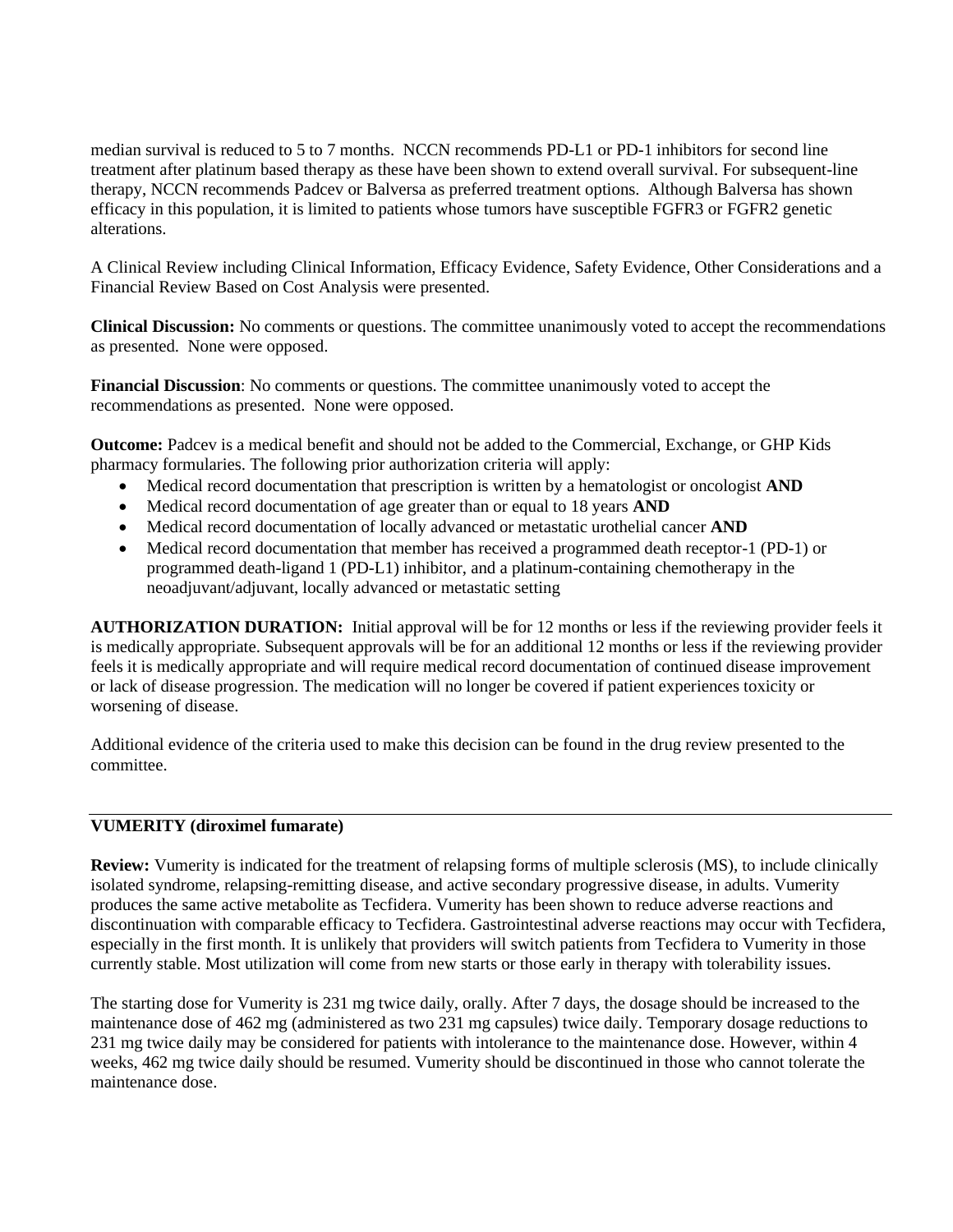The efficacy of Vumerity is based upon bioavailability studies in patients with relapsing forms of MS and healthy subjects comparing oral dimethyl fumarate to Vumerity. The clinical studies in the package insert were conducted using dimethyl fumarate. Vumerity was compared to Tecfidera in the EVOLVE-MS trial which was a 5-week trial of 504 patients with relapse-remitting multiple sclerosis. Patients were administered diroximel fumarate 462 mg (231 mg twice daily for 1 week) or dimethyl fumarate 240 mg twice daily (120 mg twice daily for 1 week). Patients used two eDiary symptom scales to evaluate GI symptoms daily. The primary study endpoint was the number of days, with any Individual Gastrointestinal Symptom and Impact Scale (IGISIS) intensity score  $\geq 2$  in the overall study population. Patients rated the severity as  $\overline{0}$  (did not have any) to 10 (extreme) within 9 hours of taking the drug. The number of days with a patient-assessed event was significantly less with diroximel fumarate. An additional endpoint evaluated the symptom intensity and frequency using the Global Gastrointestinal Symptom and Impact Scale (GGISIS) intensity score of  $\geq 2$ . Patients completed a daily questionnaire to rate the GI symptoms as 0 (did not have) to 10 (extreme). There were fewer days of events with diroximel fumarate compared with dimethyl fumarate, however the difference did not meet statistical significance. . GI symptom severity scores with diroximel fumarate and dimethyl fumarate seem to be similar by week 5.

Vumerity is contraindicated in patients with known hypersensitivity to diroximel fumarate, dimethyl fumarate, or any of the excipients of Vumerity or those taking dimethyl fumarate. Vumerity may be initiated the day following discontinuation of Tecfidera. Vumerity has warnings for anaphylaxis and angioedema, progressive multifocal leukoencephalopathy (PML), decreased lymphocyte counts, liver injury, and flushing. The most common adverse reactions (incidence for dimethyl fumarate [which has same active ingredient as Vumerity]  $\geq 10\%$  and  $\geq 2\%$  more than placebo) were flushing, abdominal pain, diarrhea, and nausea.

I spoke with Amanda Sharry-Rogers, MTDM neurology pharmacist. Vumerity would likely only be prescribed for patients who were intolerant to Tecfidera or who have a history of GI issues and are not comfortable starting one of the other oral disease modifying therapies. She believes that patients who are stable on Tecfidera will remain on Tecfidera.

A Clinical Review including Clinical Information, Efficacy Evidence, Safety Evidence, Other Considerations and a Financial Review Based on Cost Analysis were presented.

**Clinical Discussion:** No comments or questions. The committee unanimously voted to accept the recommendations as presented. None were opposed

**Financial Discussion**: No comments or questions. The committee unanimously voted to accept the recommendations as presented. None were opposed

**Outcome:** Vumerity is a pharmacy benefit and will be added to the Specialty tier or the Brand Preferred tier for members with a three tier benefit. The following quantity limits will apply:

**QUANTITY LIMIT:** 4 capsules per day, 30 day supply per fill.

Additional evidence of the criteria used to make this decision can be found in the drug review presented to the committee.

# **AKLIEF (trifarotene)**

**Review:** Aklief is a topical retinoid indicated for the treatment of acne vulgaris in patients 9 years and older. It is dosed as 1 pump daily to cover the face and 2 pumps daily to cover the trunk. Trifarotene is a retinoic acid receptor (RAR) agonist which may modulate target genes involved cell differentiation and mediation of inflammation, but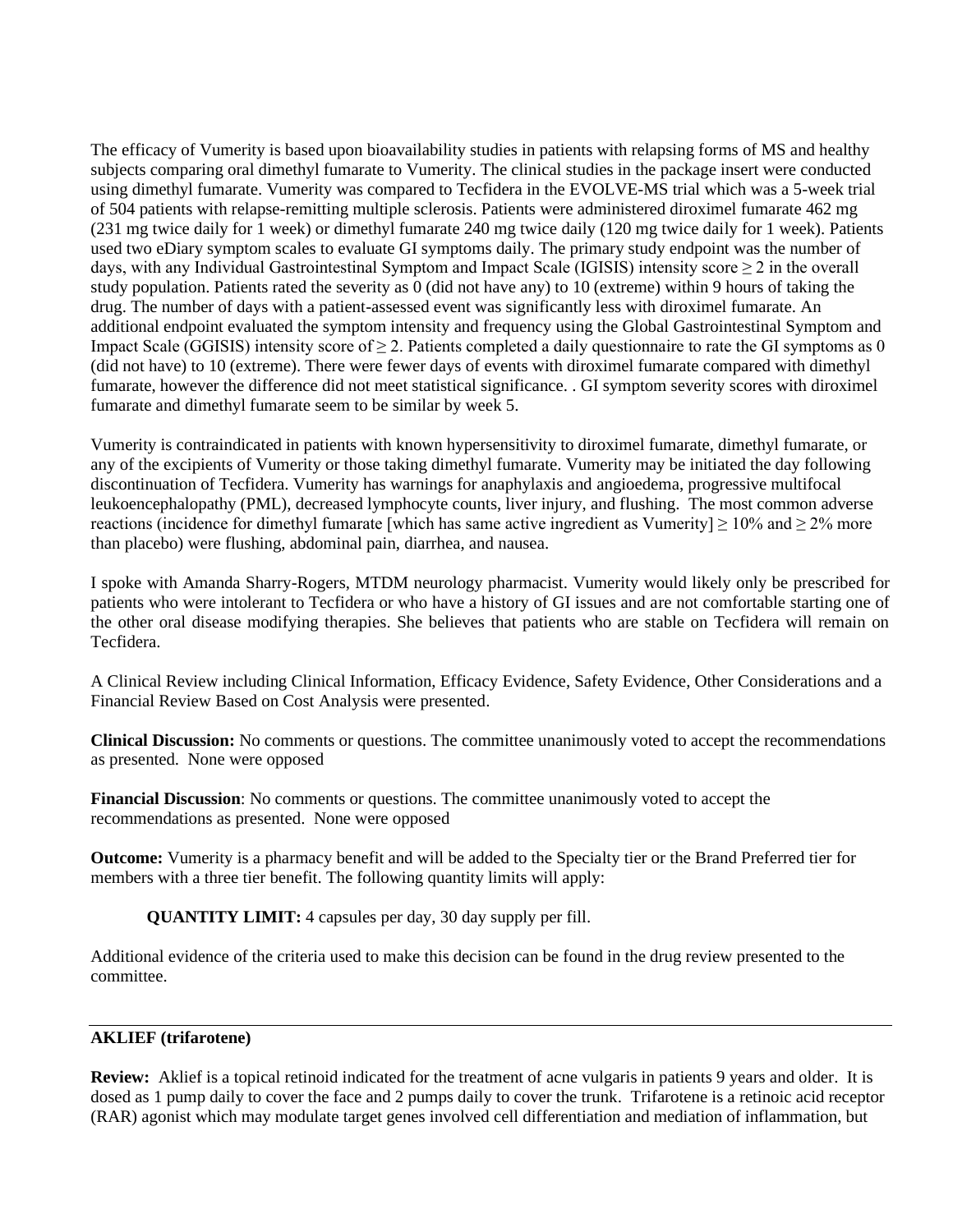the exact mechanism in the treatment of acne is unknown. Aklief falls into the same class (topical retinoid) as adapalene, tretinoin, tazarotene, and isotretinoin, however it is the only formulation that selectively targets the retinoic acid receptors.

Aklief was studied in two identical twin studies called PERFECT1 and PERFECT2 that demonstrated efficacy against a vehicle cream at 12 weeks follow up with statistically significant improvement in Investigator's Global Assessment (IGA) of facial acne and Physician's Global Assessment (PGA) of truncal acne.

Aklief has demonstrated a milder adverse event profile when compared to other similar medications such as tretinoin or tazarotene with skin irritation and photosensitivity being the most prominent effects. Warnings include skin irritation and photosensitivity with ultraviolet light exposure.

The American Academy of Dermatology has not yet updated its guidelines to include Aklief. According to the American Academy of Dermatology, acne treatment depends on if the acne is mild, moderate, or severe. Classification is defined by multiple factors including number of lesions, type of lesions, inflammation, and location. Treatment trials typically range from 2 to 3 months and then are assessed for progress. Mild acne is typically treated with benzoyl peroxide then a topical retinoid. Moderate acne can be treated with benzoyl peroxide in combination with a topical antibiotic, benzoyl peroxide in combination with a topical retinoid, or a combination of the three. An oral antibiotic may be added on if adequate treatment response is not obtained. Severe acne is treated with an oral antibiotic with topical combination therapy consisting of benzoyl peroxide and a topical antibiotic, a topical retinoid plus benzoyl peroxide, or a topical retinoid, antibiotic, and benzoyl peroxide. If adequate response is obtained oral isotretinoin can be added on.

A Clinical Review including Clinical Information, Efficacy Evidence, Safety Evidence, Other Considerations and a Financial Review Based on Cost Analysis were presented.

**Clinical Discussion:** No comments or questions. The committee unanimously voted to accept the recommendations as presented. None were opposed.

**Financial Discussion**: No comments or questions. The committee unanimously voted to accept the recommendations as presented. None were opposed.

**Outcome:** Aklief is a pharmacy benefit and will not be added to the Commercial, Exchange, or GHP Kids formularies. It will be added to the Commercial Policy 476.0 for Non-Preferred Acne Medications:

- Medical record documentation a diagnosis of acne, acne vulgaris, or adult onset acne **AND**
- Medical record documentation of therapeutic failure on, intolerance to, or contraindication to three (3) formulary alternatives

Additional evidence of the criteria used to make this decision can be found in the drug review presented to the committee.

# **AYVAKIT (avapritinib)**

**Review:** Gastrointestinal stromal tumors (GIST) are the most common soft tissue sarcoma in the gastrointestinal tract with an annual incidence of 4000 to 6000 cases per year in the United States. There is an overall survival rate of 76% in patients with GIST. Surgical resection is the only potentially curative treatment for patients and is typically followed by treatment with a tyrosine kinase inhibitor (TKI) in high-risk patients. For patients with unresectable or metastatic disease, the overall 5-year survival rate decreases to 48%.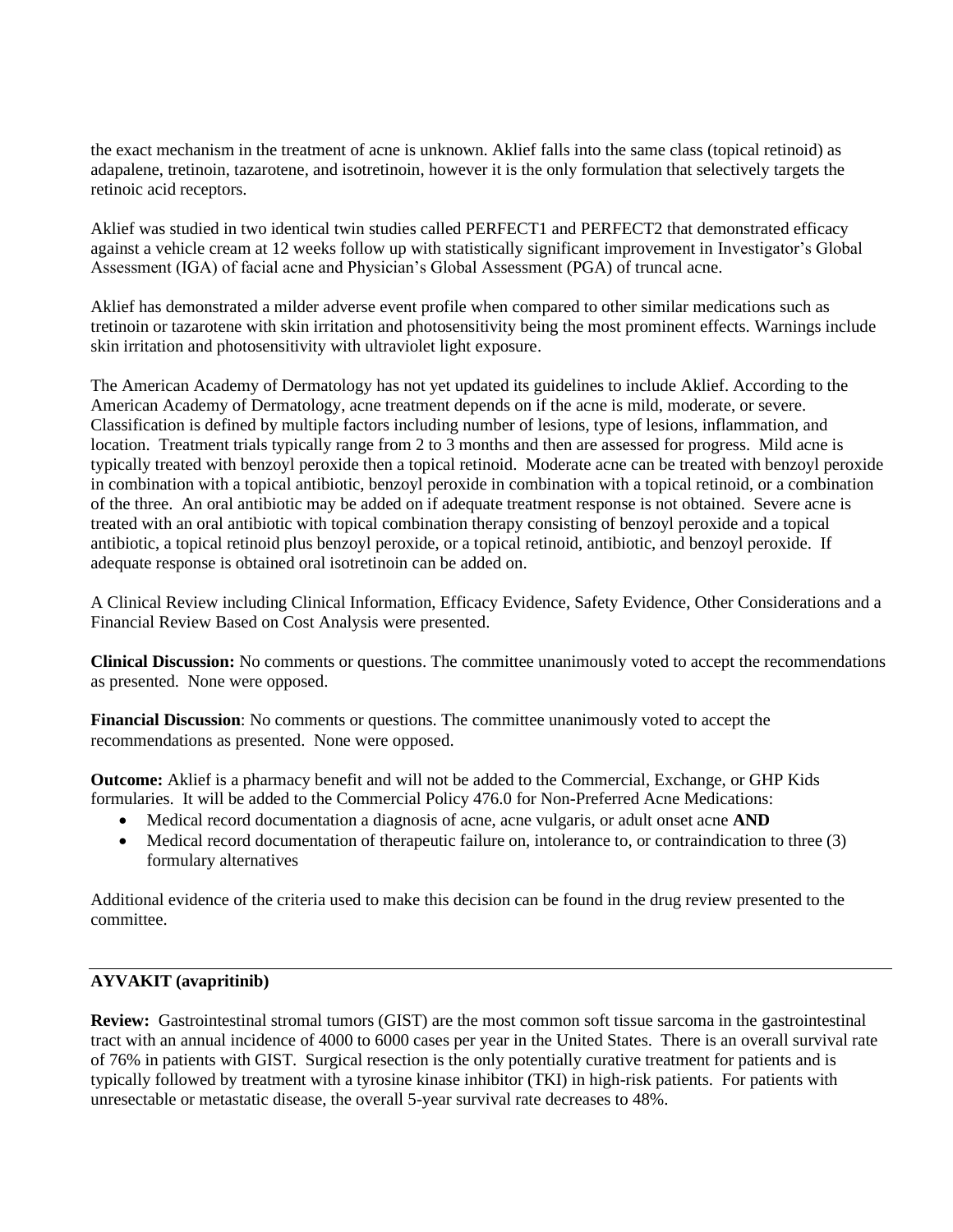A majority of GIST have a KIT mutation (80%), while 5 to 10% have a mutation in the gene for platelet-derived growth factor receptor alpha (PDGFRA) and 10 to 15% have no detectable KIT or PDGFRA mutations (wild-type GIST). For patients with unresectable or metastatic disease, patients will initially be treated with KIT-directed tyrosine kinase inhibitors including imatinib (Gleevec), sunitinib (Sutent), or regorafenib (Stivarga). Imatinib can improve progression free survival and overall survival, achieving disease control in approximately 85% of cases, but acquired secondary mutations can lead to drug resistance and progression on imatinib. NCCN recommends sunitinib for patients who are resistant to or can't tolerate imatinib and regorafenib for patients who experience disease progression on both imatinib and sunitinib. There are no standard treatments for patients who progress following treatment with imatinib, sunitinib, and regorafenib and options include sorafenib, niltinib, dasatinib, pazopanib, and everolimus with a TKI.

Most patients with PDGFRA mutations will initially respond to therapy with imatinib with the notable exception of D842V, the most common exon 18 mutation which responds poorly to all TKI treatment options. Prior to the approval of Ayvakit, Sprycel (dasatinib) was the only treatment option that demonstrated some efficacy in patients with PDGFRA D842V mutation and was associated with median progression free survival of 2 months and overall survival of 19 months in imatinib-resistant disease.

NCCN recommends Ayvakit for treatment of metastatic or unresectable gastrointestinal stromal tumors (GIST) with disease progression after therapy with imatinib, sunitinib, and regorafenib (category 2A) and for treatment of GIST with PDGFRA exon 18 mutations (including PDGFRA D842V) as primary treatment for unresectable, recurrent, or metastatic disease, postoperative treatment following persistent gross residual disease (R2 resection), or continued treatment for limited progression (category 2A).

A Clinical Review including Clinical Information, Efficacy Evidence, Safety Evidence, Other Considerations and a Financial Review Based on Cost Analysis were presented.

**Clinical Discussion:** No comments or questions. The committee unanimously voted to accept the recommendations as presented. None were opposed.

**Financial Discussion**: No comments or questions. The committee unanimously voted to accept the recommendations as presented. None were opposed.

**Outcome:** Ayvakit is a pharmacy benefit and will be added to the Oral Oncology Brand Non-preferred tier (\$0 copay) of the Commercial, Exchange, and GHP Kids pharmacy formularies. The following prior authorization criteria will apply:

- Medical record documentation that prescription is written by a hematologist or oncologist **AND**
- Medical record documentation of age greater than or equal to 18 years **AND**
- Medical record documentation of unresectable or metastatic gastrointestinal stromal tumor (GIST) **AND**
- Medical record documentation of a platelet-derived growth factor receptor alpha (PDGFRA) exon 18 mutation

# **QUANTITY LIMIT:** 1 tablet per day

**AUTHORIZATION DURATION:** Initial approval will be for 12 months or less if the reviewing provider feels it is medically appropriate. Subsequent approvals will be for an additional 12 months or less if the reviewing provider feels it is medically appropriate and will require medical record documentation of continued disease improvement or lack of disease progression. The medication will no longer be covered if patient experiences toxicity or worsening of disease.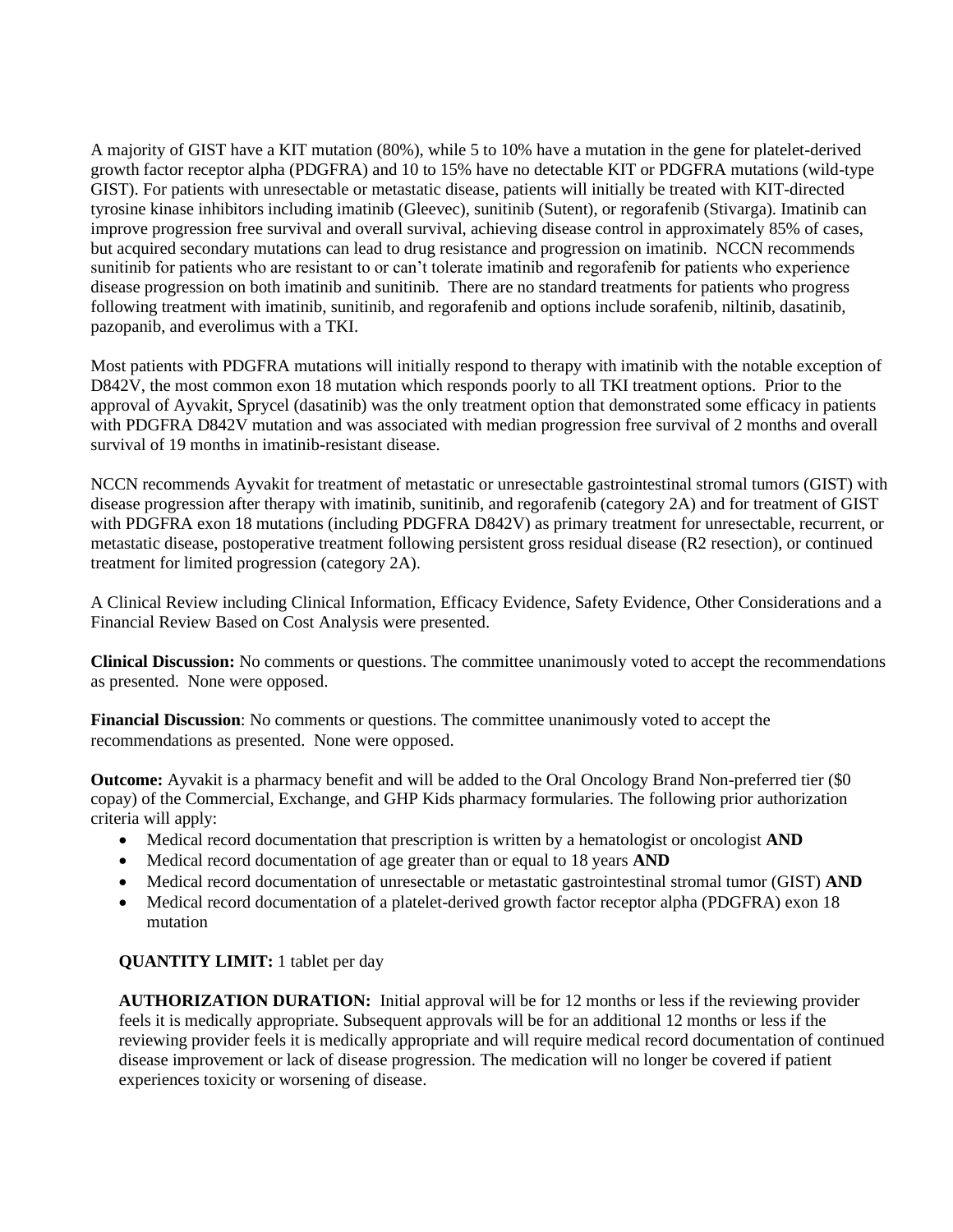Additional evidence of the criteria used to make this decision can be found in the drug review presented to the committee.

# **BEOVU (brolucizumab)**

**Review:** Beovu is a human vascular endothelial growth factor (VEGF) inhibitor indicated for the treatment of Neovascular (Wet) Age-Related Macular Degeneration (AMD). Beovu is the 5th VEGF antagonist used for nAMD, joining Eylea (aflibercept), Lucentis (ranibizumab), Macugen (pegaptanib), and the off-label, bevacizumab. Beovu is the first VEGF agent to have demonstrated efficacy up to every 12 week dosing frequency without mention in its FDA label regarding a loss of efficacy when utilizing this frequency, though some patients may require every 8 week dosing. Although some may require every 4 week dosing, Eylea's recommended frequency is every 8 weeks, with label permissions up to every 12 weeks, noting patients must have had one year of effective therapy. The Lucentis label also allows for extension from every 4 week frequency to every 12 weeks but notes a loss of efficacy may occur. Off-label bevacizumab is generally dosed every 4 weeks with varying degrees of usage among providers and current literature.

Beovu is available as a 6mg vial given as an ophthalmic intravitreal injection administered by a qualified physician monthly (approximately every 25-31 days) for the first three doses, followed by 6mg (0.05mL) by intravitreal injection every 8-12 weeks.

The efficacy of Beovu was assessed in two randomized, multi-center, double-masked, active-controlled studies (HAWK and HARRIER) in patients with nAMD. A total of 1,817 patients were treated for two years (1,088 on Beovu and 729 on active control). In HAWK, patients were randomized 1:1:1 to Beovu 3mg, 6mg, or aflibercept 2mg. In HARRIER, patients were randomized 1:1 to Beovu 6mg or aflibercept 2mg. Both studies demonstrated efficacy in the primary endpoint defined as the change from baseline in Best Corrected Visual Acuity (BCVA) at Week 48, measured by the Early Treatment Diabetic Retinopathy Study (ETDRS) Letter Score. In both studies, Beovu treated patients had a similar mean change from baseline in BCVA as the patients treated with aflibercept 2 mg (fixed every 8 weeks). Through Week 48, 56% (HAWK) and 51% (HARRIER) of patients remained on Beovu every 12 weeks. The proportion of patients who were maintained on every 12 week dosing through week 96 was 45% and 39% in HAWK and HARRIER, respectively. Treatment effects in evaluable subgroups (e.g., age, gender, race, baseline visual acuity) in each study were generally consistent with the results in the overall populations.

The most common adverse reactions ( $\geq 5\%$ ) in patients receiving Beovu are vision blurred (10%), cataract (7%), conjunctival hemorrhage (6%), eye pain (5%), and vitreous floaters (5%). Beovu has no boxed warnings, but does have contraindications for ocular or periocular infections, active intraocular inflammation, and hypersensitivity. Similar to other VEGF inhibitors, additionally, Beovu has warnings and precautions for the time period following intravitreal injections including endophthalmitis and retinal detachments (therefore patients should be instructed to watch for and report any symptoms immediately), increases in intraocular pressure (IOP) within 30 minutes, and the potential risk of arterial thromboembolic events (ATE). The safety and efficacy of Beovu in pediatric patients has not been established.

A Clinical Review including Clinical Information, Efficacy Evidence, Safety Evidence, Other Considerations and a Financial Review Based on Cost Analysis were presented.

**Clinical Discussion:** No comments or questions. The committee unanimously voted to accept the recommendations as presented. None were opposed.

**Financial Discussion**: No comments or questions. The committee unanimously voted to accept the recommendations as presented. None were opposed.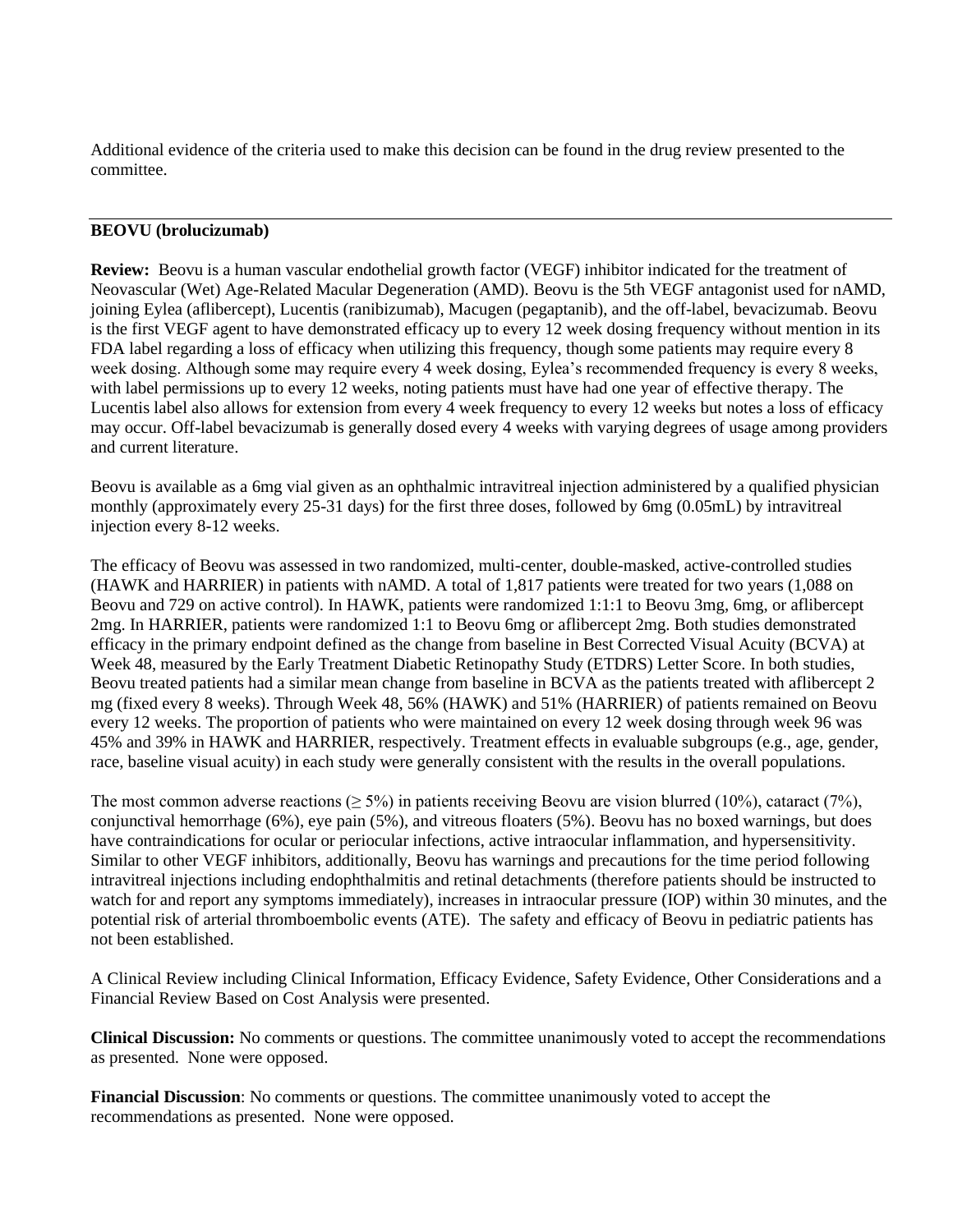**Outcome:** Beovu will be a medical benefit for Commercial, Exchange, and GHP Kids members. Beovu will not require a prior authorization.

Additional evidence of the criteria used to make this decision can be found in the drug review presented to the committee.

# **WAKIX (pitolisant)**

**Review:** Wakix is a histamine-3 (H<sub>3</sub>) receptor antagonist/inverse agonist indicated for the treatment of excessive daytime sleepiness (EDS) in adult patients with narcolepsy. It is a first medication to target the histamine-3 receptor and is thought to modulate the release of neurotransmitters that play a role in wakefulness, including acetylcholine, norepinephrine and dopamine. It is the first non-controlled substance indicated for the treatment of excessive daytime sleepiness.

The efficacy of Wakix was shown in the HARMONY1 and HARMONY1bis two randomized, double-blind, placebo-controlled clinical trials in adult patients for the treatment of excessive daytime sleepiness who met the International Classification of Sleep Disorders (ICSD-2) criteria for narcolepsy with or without cataplexy and had an Epworth Sleepiness Scale (ESS) score  $\geq 14$ . Patients were randomized to Wakix, modafinil, or placebo. During a 3 week titration period, patients who received Wakix were titrated based on efficacy and tolerability from 8.9 to 35.6 mg in HARMONY1 and from 4.45 to 17.8 in HARMONY1bis.

The primary efficacy endpoint for both studies was clinically relevant reduction in the Epworth Sleepiness Scale (ESS) compared to placebo at week 8 (at least 3 points). HARMONY1 met the primary efficacy endpoint with a mean 3.1 point reduction in ESS, while HARMONY1bis did not meet the primary endpoint but still had a significant reduction in ESS over placebo (2.2 points). HARMONY1 showed a significant improvement in rate of cataplexy and Maintenance of Wakefulness test (MWT), while HARMONY1bis showed an increase from baseline in the rate of cataplexy and no significant difference in MWT. In both studies, a non-inferiority analysis to modafinil was conducted and in both studies, Wakix did not demonstrate non-inferiority to modafinil.

A Clinical Review including Clinical Information, Efficacy Evidence, Safety Evidence, Other Considerations and a Financial Review Based on Cost Analysis were presented.

**Clinical Discussion:** No comments or questions. The committee unanimously voted to accept the recommendations as presented. None were opposed.

**Financial Discussion**: No comments or questions. The committee unanimously voted to accept the recommendations as presented. None were opposed.

**Outcome:** Wakix is a pharmacy benefit that will not be added to the Commercial, Exchange, or GHP Kids formularies. The following prior authorization criteria will apply:

- Medical record documentation of diagnosis of excessive daytime sleepiness associated with narcolepsy **AND**
- Medical record documentation of the member being ≥ 18 years of age **AND**
- Medical record documentation of therapeutic failure on, intolerance to, or contraindication to: modafinil<sup>\*</sup> or armodafinil\* **AND** methylphenidate IR or amphetamine/dextroamphetamine IR

**QUANTITY LIMIT:** 2 tablets per day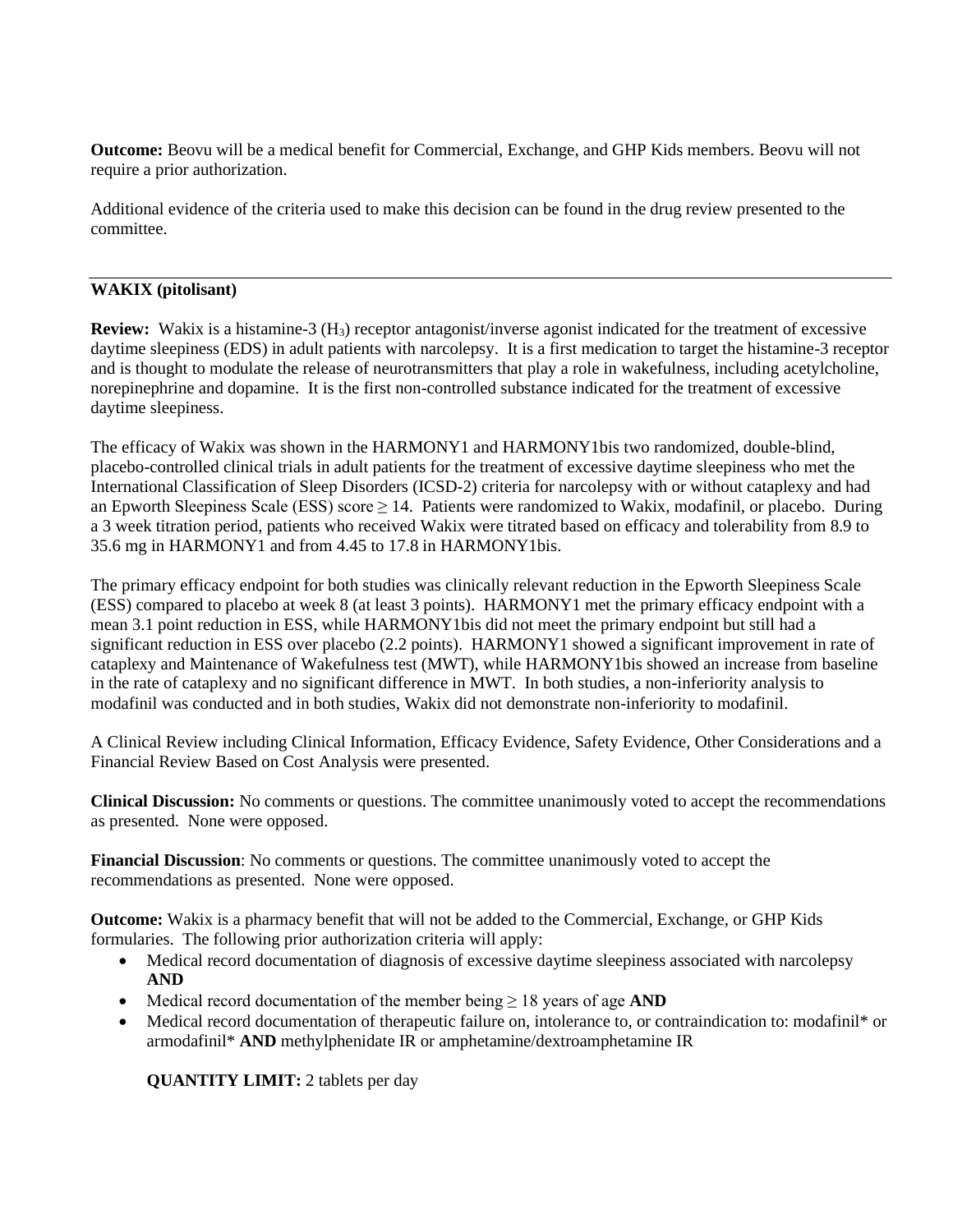Additional evidence of the criteria used to make this decision can be found in the drug review presented to the committee.

# **TAZVERIK (tazemetostat)**

**Review:** Tazverik is indicated for the treatment of adults and pediatric patients age 16 years or older with metastatic or locally advanced epithelioid sarcoma not eligible for complete resection. Most epithelioid sarcoma tumor cells have a loss of INI1 protein expression which results in uncontrolled oncogenic activity of the histone methyltransferase EZH2 enzyme. Tazverik is the first FDA-approved treatment for epithelioid sarcoma and is a novel, first-in-class methyltransferase inhibitor selective for EZH2.

Tazverik is available as 200 mg tablets and dosed at 800mg orally twice daily until disease progression or unacceptable toxicity. The recommended dose for patients that require a dose reduction due to adverse effects is 600mg twice daily for the first dose reduction and 400mg twice daily if a second dose reduction is required.

The approval of Tazverik was based on data from a single cohort (Cohort 5) in an open-label, single-arm phase 2 trial (EZH-202). Cohort 5 consisted of 62 patients with histologically confirmed, metastatic or locally advanced epithelioid sarcoma. During the review of the Tazverik application, the FDA also requested data from the manufacturer regarding another patient cohort (Cohort 6) in study EZH-202. Enrolled patients (Cohort 5) were required to have INI1 loss. At baseline 15% had Stage I/II disease, 71% had Stage III/IV disease and the remainder had an unknown stage of disease. More than half (61%) had received one or more lines of prior systemic chemotherapy and 77% had prior surgery. A major difference between study Cohort 5 and Cohort 6 was that patients in Cohort 6 could enroll regardless of INI1 status. Cohort 6 consisted of 44 patients. All patients received treatment with Tazverik 800mg orally twice daily until disease progression or unacceptable toxicity. In Cohort 5, 15% (CI 7,76) had an overall response rate (ORR) to therapy, including 25% in the treatment-naïve group and 8% in the relapsed/refractory group. The ORR for Cohort 6 was calculated to be 11% (CI 4, 25) and the ORR for the pooled analysis of Cohorts 5 and 6 was 13% (CI 7,21).

Tazverik does not carry any black box warnings or contraindications. Warnings and precautions for Tazverik include increased risk of secondary malignancies and embryo-fetal toxicity. The most common adverse reactions that occurred in 20% or more of patients treated with Tazverik included pain, fatigue, nausea, decreased appetite, vomiting and constipation. Tazverik should not be coadministered with cytochrome P450 CYP3A inducers or moderate to strong CYP3A inhibitors. A dose reduction of Tazverik should be considered if co-administration with a moderate CYP3A4 inhibitor cannot be avoided. The safety and effectiveness of Tazverik in pediatric patients aged less than 16 years have not been established.

The mainstay of treatment for localized disease is surgical resection; radiation can also be used. However, epithelioid sarcoma will recur in more than half of cases following surgery or radiation. For patients with advanced stage disease, systemic chemotherapy can be offered. The NCCN recommends Tazverik as single agent treatment of metastatic or locally advanced epithelioid sarcoma not eligible for complete resection (2A recommendation).

A Clinical Review including Clinical Information, Efficacy Evidence, Safety Evidence, Other Considerations and a Financial Review Based on Cost Analysis were presented.

**Clinical Discussion:** No comments or questions. The committee unanimously voted to accept the recommendations as presented. None were opposed.

**Financial Discussion**: No comments or questions. The committee unanimously voted to accept the recommendations as presented. None were opposed.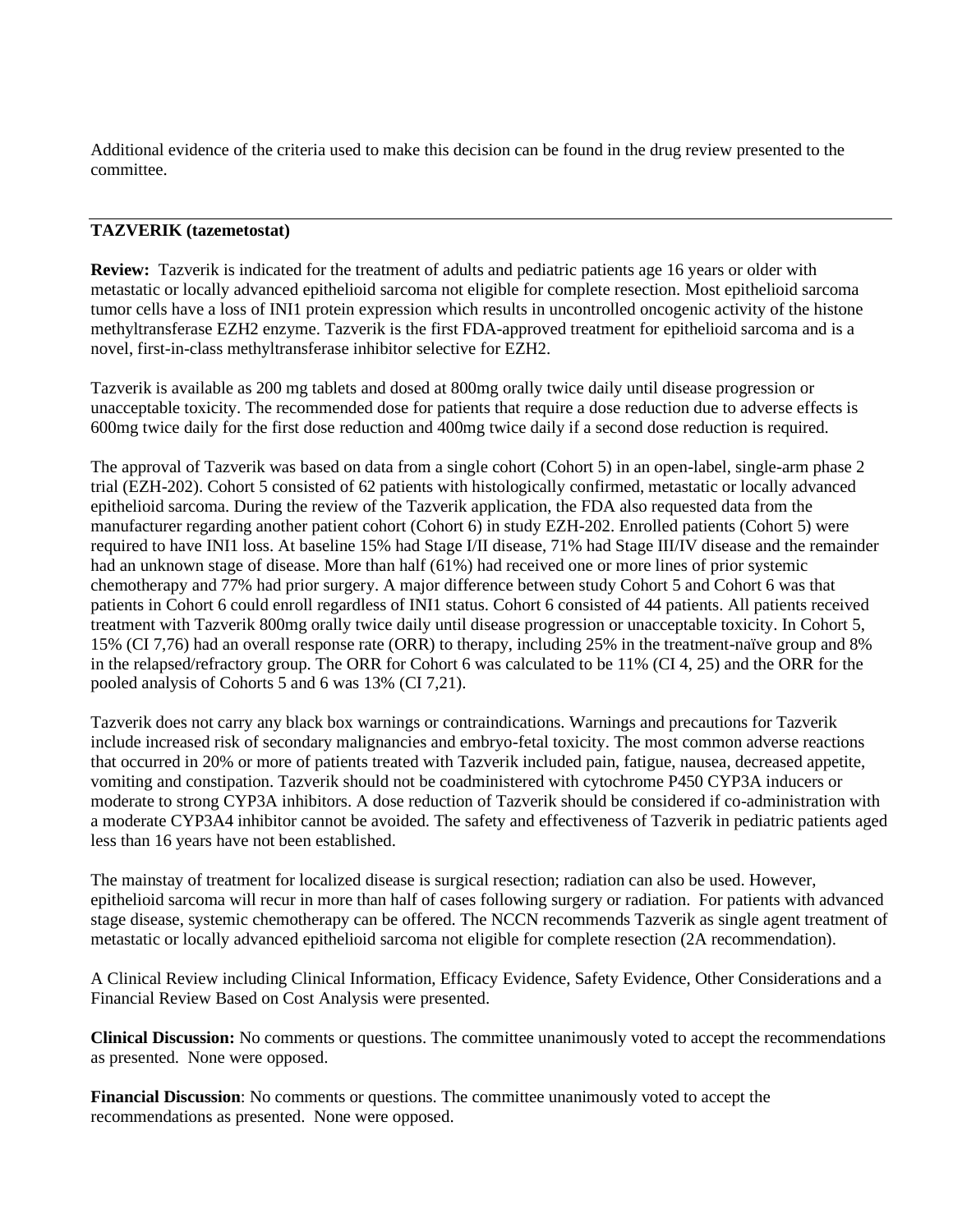**Outcome:** Tazverik will be a pharmacy benefit. Tazverik be added to the Commercial, Exchange, and GHP Kids formularies at the OralOncBrandNP tier. Tazverik will require a prior authorization with the following criteria:

- Prescription written by or in consultation with an oncologist or hematologist **AND**
- Medical record documentation of age greater than or equal to 16 years **AND**
- Medical record documentation of metastatic or locally advanced epithelioid sarcoma **AND**
- Medical record documentation that member is not eligible for complete resection

**AUTHORIZATION DURATION:** Initial approval will be for 12 months or less if the reviewing provider feels it is medically appropriate. Subsequent approvals will be for an additional 12 months or less if the reviewing provider feels it is medically appropriate and will require medical record documentation of continued disease improvement or lack of disease progression. The medication will no longer be covered if the member experiences unacceptable toxicity or worsening of disease.

#### **QUANTITY LIMIT:** 240 tablets per 30 days

Pharmacist note to CSR: Authorization should be entered by HICL and only checking the Formulary PA required box (no QLs need to be entered within the authorization).

Additional evidence of the criteria used to make this decision can be found in the drug review presented to the committee.

# **NOURIANZ (istradefylline)**

**Review:** Nourianz is an adenosine A<sub>2A</sub> antagonist approved for adjunctive treatment to levodopa/carbidopa in adult patients with Parkinson's disease (PD) experiencing "OFF" episodes. Inhibition of the A2A receptor reduces the overactivation of the indirect pathway thought to play a role in the abnormal movements of Parkinson's disease. It is used in combination with levodopa, which affects both the indirect and direct pathway, and helps to reduce "OFF" periods associated with long term levodopa use. It has been available in Japan since 2013 but was not approved with the initial submission in the US due to efficacy concerns. Additional clinical trials included in the subsequent submission, supported its efficacy as adjunctive treatment to carbidopa/levodopa in patients with Parkinson's disease experiencing "OFF" episodes.

Study 1 and 2, which were included in the original submission, were randomized, double-blind, placebo controlled 12-week trials in adult patients with Parkinson's disease who had received at least one year of treatment with levodopa and were experiencing at least 2 hours of "OFF" episodes per day. In Study 1, Nourianz 40 compared to placebo produced a statistically significant reduction for the primary endpoint assessing the percentage change of daily awake "OFF" hours, as well as secondary endpoints measuring change from baseline in total hours of "OFF" time and "ON" time with non-troublesome dyskinesia. There was numerically higher but not statistically significant increase in the amount of "ON" time without dyskinesia for the Nourianz treatment group compared to placebo. In Study 2, Nourianz 20 compared to placebo produced a statistically significant reduction in the percentage change of daily awake "OFF" hours, as well as change from baseline in total hours of "OFF" time but did not show any significant differences in "ON" hours with or without dyskinesia.

Study 3 and 4 were randomized double-blind, placebo-controlled 12-week trials in which patients received Nourianz 20 mg, Nourianz 40 mg, or placebo. In both Study 3 and 4, both Nourianz 20 mg and 40mg achieved the primary endpoint with a statistically significant decrease in total "OFF" time compared to placebo. Compared to placebo, Nourianz 40 significantly increased the amount of "ON" time with non-troublesome dyskinesia for both Study 3 and 4, while Nourianz had significant results in Study 4, but not Study 3.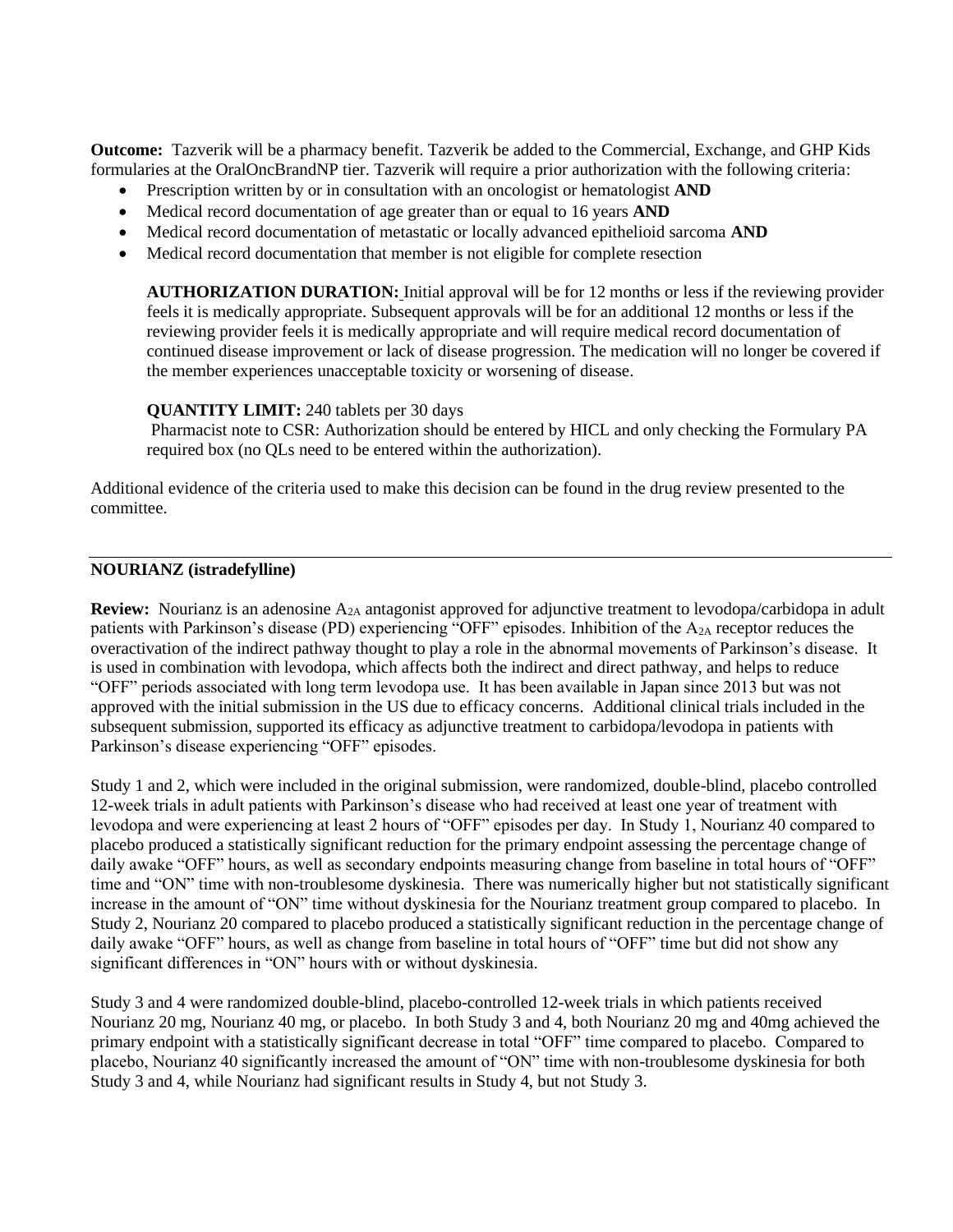Safety concerns for Nourianz are consistent with those of other Parkinson's disease adjuvant treatments and included warnings for dyskinesia, hallucinations, psychotic behavior, and impaired impulse control. In clinical trials, the most commonly reported adverse reactions were dyskinesia, dizziness, constipation, nausea, hallucinations, and insomnia.

A Clinical Review including Clinical Information, Efficacy Evidence, Safety Evidence, Other Considerations and a Financial Review Based on Cost Analysis were presented.

**Clinical Discussion:** No comments or questions. The committee unanimously voted to accept the recommendations as presented. None were opposed.

**Financial Discussion**: No comments or questions. The committee unanimously voted to accept the recommendations as presented. None were opposed.

**Outcome:** Nourianz is a pharmacy benefit and will not be added to the Commercial, Exchange and GHP Kids formularies. The following prior authorization criteria will apply:

- Medical record documentation that the prescription is written by or in consultation with a neurologist **AND**
- Medical record documentation of age greater than or equal to 18 years **AND**
- Medical record documentation of a diagnosis of Parkinson's disease with "OFF" episodes or motor fluctuations **AND**
- Medical record documentation that Nourianz will be used as adjunctive treatment to carbidopa/levodopa **AND**
- Medical record documentation of therapeutic failure on, intolerance to, or contraindication to three formulary alternatives.

# **QUANTITY LIMIT:** 1 tablet per day

**Other Recommendations:** Tolcapone is available on the generic tier without a prior authorization. Tolcapone has more risk of adverse reactions and the cost is significantly greater compared to entacapone and should be reserved for patients who can't tolerate entacapone. It is recommended to add the following step therapy requirements to tolcapone:

- Electronic step therapy of on-line prescription drug claims history showing 15 days use of entacapone or carbidopa/levodopa/entacapone within the previous 180 days. If this electronic step is met, the claim with automatically adjudicate **OR**
- If the electronic step therapy criteria are not met, prescribing provider should request an exception for coverage indicating therapeutic failure on, intolerance to, or contraindication to entacapone or carbidopa/levodopa/entacapone

**Outcome:** No comments or questions. The committee unanimously voted to accept the recommendations as presented. None were opposed.

Additional evidence of the criteria used to make this decision can be found in the drug review presented to the committee.

# **INBRIJA (levodopa)**

**Review:** Inbrija is an inhaled form of levodopa indicated for the intermittent treatment of "OFF" episodes in patients with Parkinson's disease treated with carbidopa/levodopa. It is administered using a breath-actuated inhaler designed for competent use in patients with Parkinson's disease even during periods of diminished dexterity. It is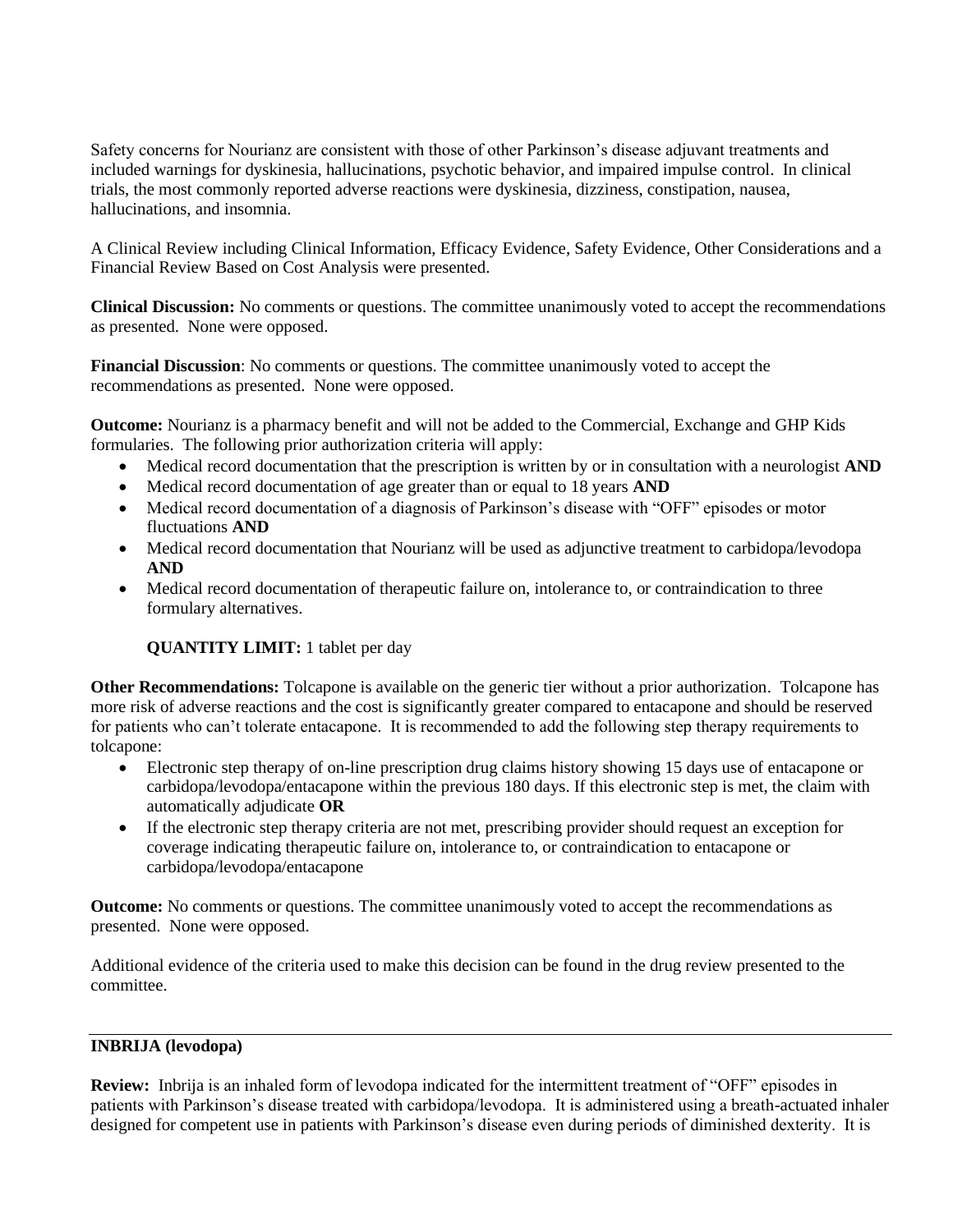only the second medication available to be used as on-demand treatment to quickly reverse "OFF" episodes in patients with Parkinson's disease. Although it does not appear to reverse symptoms as rapidly as Apokyn injections (20 minutes vs. 30 minutes), it may offer some advantages in ease of administration and the side effect profile which is generally consistent with oral levodopa.

The efficacy of Inbrija was evaluated in a 12-week, randomized double-blind, placebo controlled study in patients aged 30 to 85 years with Parkinson's disease on a stable regimen containing no more than 1600 mg of levodopa, who experienced at least 2 hours of motor fluctuations daily. Patients receiving Inbrija 84 mg compared to placebo had statistically significant response from pre-dose to 30 minutes post-dose in USPRDS part III motor score which assesses the severity of motor function symptoms. There were also a statistically significant greater proportion of patients maintaining an "ON" state at 60 minutes post-dose in the Inbrija treatment group compared to placebo.

A 12-month, randomized, controlled, open label study in patients without underlying lung disease compared pulmonary function in patients with Parkinson's disease who received Inbrija to those maintained on oral regimens alone. At one year, the average reduction in  $FEV_1$  were comparable between treatment groups. A double-blind placebo controlled crossover study in patients with mild or moderate asthma showed that patients had an increased incidence in cough (60%) and temporary reductions in  $FEV<sub>1</sub>$  (40%) when receiving Inbrija compared to placebo. Due to this increased risk of bronchospasm, Inbrija is not recommended in patients with underlying lung disease. During clinical trials, the most commonly reported adverse reactions were cough and fall. Other adverse events reported during clinical trials were consistent with the known safety profile of oral levodopa.

A Clinical Review including Clinical Information, Efficacy Evidence, Safety Evidence, Other Considerations and a Financial Review Based on Cost Analysis were presented.

**Clinical Discussion:** No comments or questions. The committee unanimously voted to accept the recommendations as presented. None were opposed.

**Financial Discussion**: No comments or questions. The committee unanimously voted to accept the recommendations as presented. None were opposed.

**Outcome:** Inbrija is a pharmacy benefit that will be added to the Commercial, Marketplace, and GHP Kids formularies at the Specialty tier, or the Brand Non-Preferred tier for members with a three-tier benefit. No prior authorization criteria will apply.

**QUANTITY LIMIT:** 10 capsules per day (5 boxes per month)

Additional evidence of the criteria used to make this decision can be found in the drug review presented to the committee.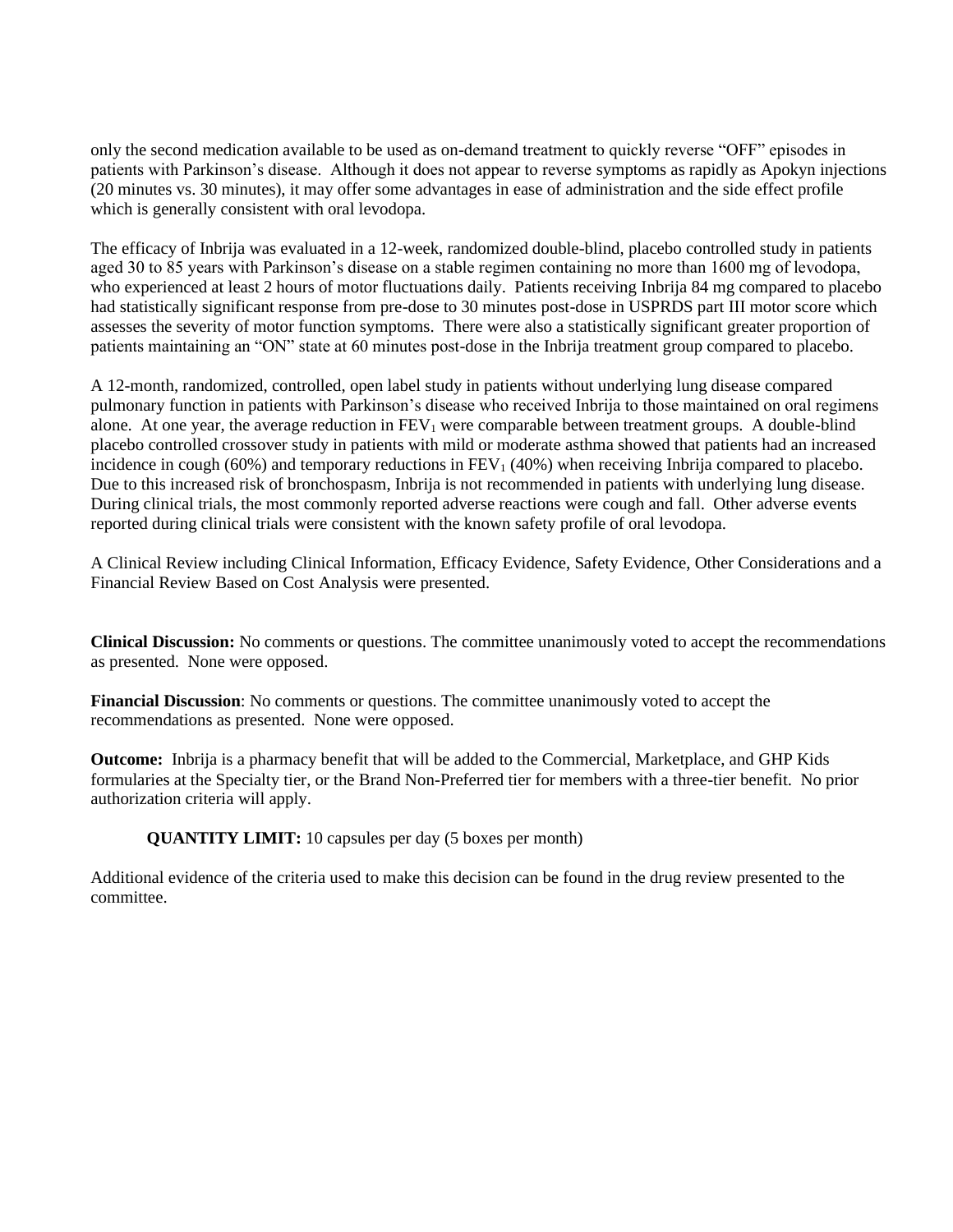# **CLASS REVIEW**

# **SGLT2 Inhibitor Class Review**

| <b>Trade Name</b>                             | <b>Generic Name</b>                                                                    | <b>FDA Approved Indication</b>                                                                                                                                                                                                                                                             |
|-----------------------------------------------|----------------------------------------------------------------------------------------|--------------------------------------------------------------------------------------------------------------------------------------------------------------------------------------------------------------------------------------------------------------------------------------------|
| Invokana<br>Invokamet/<br><b>Invokamet XR</b> | canagliflozin,<br>canagliflozin/metformin,<br>canagliflozin/metformin ER               | Type 2 Diabetes Mellitus, as an adjunct to diet and exercise to<br>improve glycemic control in adults                                                                                                                                                                                      |
|                                               |                                                                                        | Canagliflozin is indicated for risk reduction of major adverse<br>cardiovascular events in adults with Type 2 Diabetes Mellitus<br>and established cardiovascular disease                                                                                                                  |
|                                               |                                                                                        | NEW – Canagliflozin is indicated for risk reduction for end stage<br>kidney disease, doubling of serum creatinine, cardiovascular<br>death, and hospitalization for heart failure in adults with Type 2<br>Diabetes Melltius and diabetic nephropathy with albuminuria ><br>300 mg per day |
| Jardiance                                     | empagliflozin                                                                          | Type 2 Diabetes Mellitus, as an adjunct to diet and exercise to<br>improve glycemic control in adults                                                                                                                                                                                      |
|                                               |                                                                                        | Risk reduction of major adverse cardiovascular events in adults<br>with Type 2 Diabetes Mellitus and established cardiovascular<br>disease                                                                                                                                                 |
| Synjardy/ Synjardy<br>XR Glyxambi             | empagliflozin /metformin,<br>empagliflozin /metformin ER,<br>empagliflozin/linagliptin | Type 2 Diabetes Mellitus, as an adjunct to diet and exercise to<br>improve glycemic control in adults                                                                                                                                                                                      |
|                                               |                                                                                        | The effect of Synjardy/ Synjardy XR/Glyxambi on the risk of<br>cardiovascular death in patients with Type 2 Diabetes Mellitus<br>and established cardiovascular disease has not been established                                                                                           |
| Farxiga,<br>Xigduo XR                         | Dapagliflozin<br>dapagliflozin/metformin ER                                            | Type 2 Diabetes Mellitus, as an adjunct to diet and exercise to<br>improve glycemic control                                                                                                                                                                                                |
|                                               |                                                                                        | $NEW$ – Dapagliflozin is indicated to reduce the risk of<br>hospitalization for heart failure in adults with type 2 DM and<br>established cardiovascular disease or multiple cardiovascular risk<br>factors                                                                                |
| Qtern                                         | dapaglifozin/saxagliptan                                                               | Type 2 Diabetes Mellitus, as an adjunct to diet and exercise to<br>improve glycemic control in adults                                                                                                                                                                                      |
| Steglatro                                     | ertuglifozin                                                                           | Type 2 Diabetes Mellitus, as an adjunct to diet and exercise to<br>improve glycemic control in adults                                                                                                                                                                                      |
| Segluromet                                    | ertuglifozin/metformin                                                                 | Type 2 Diabetes Mellitus, as an adjunct to diet and exercise to<br>improve glycemic control in adults                                                                                                                                                                                      |
| Steglujan                                     | ertugliflozin/sitagliptan                                                              | Type 2 Diabetes Mellitus, as an adjunct to diet and exercise to<br>improve glycemic control in adults                                                                                                                                                                                      |
|                                               |                                                                                        |                                                                                                                                                                                                                                                                                            |
| NEW - Qternmet                                | dapaglifozin/saxagliptan/metformin                                                     | NEW - Type 2 Diabetes Mellitus, as an adjunct to diet and<br>exercise to improve glycemic control in adults                                                                                                                                                                                |
| NEW - Trijardy XR                             | empagliflozin/linagliptin/metformin                                                    | NEW - Type 2 Diabetes Mellitus, as an adjunct to diet and<br>exercise to improve glycemic control in adults                                                                                                                                                                                |
|                                               |                                                                                        | Empagliflozin is indicated for risk reduction of major adverse<br>cardiovascular events in adults with Type 2 Diabetes Mellitus<br>and established cardiovascular disease                                                                                                                  |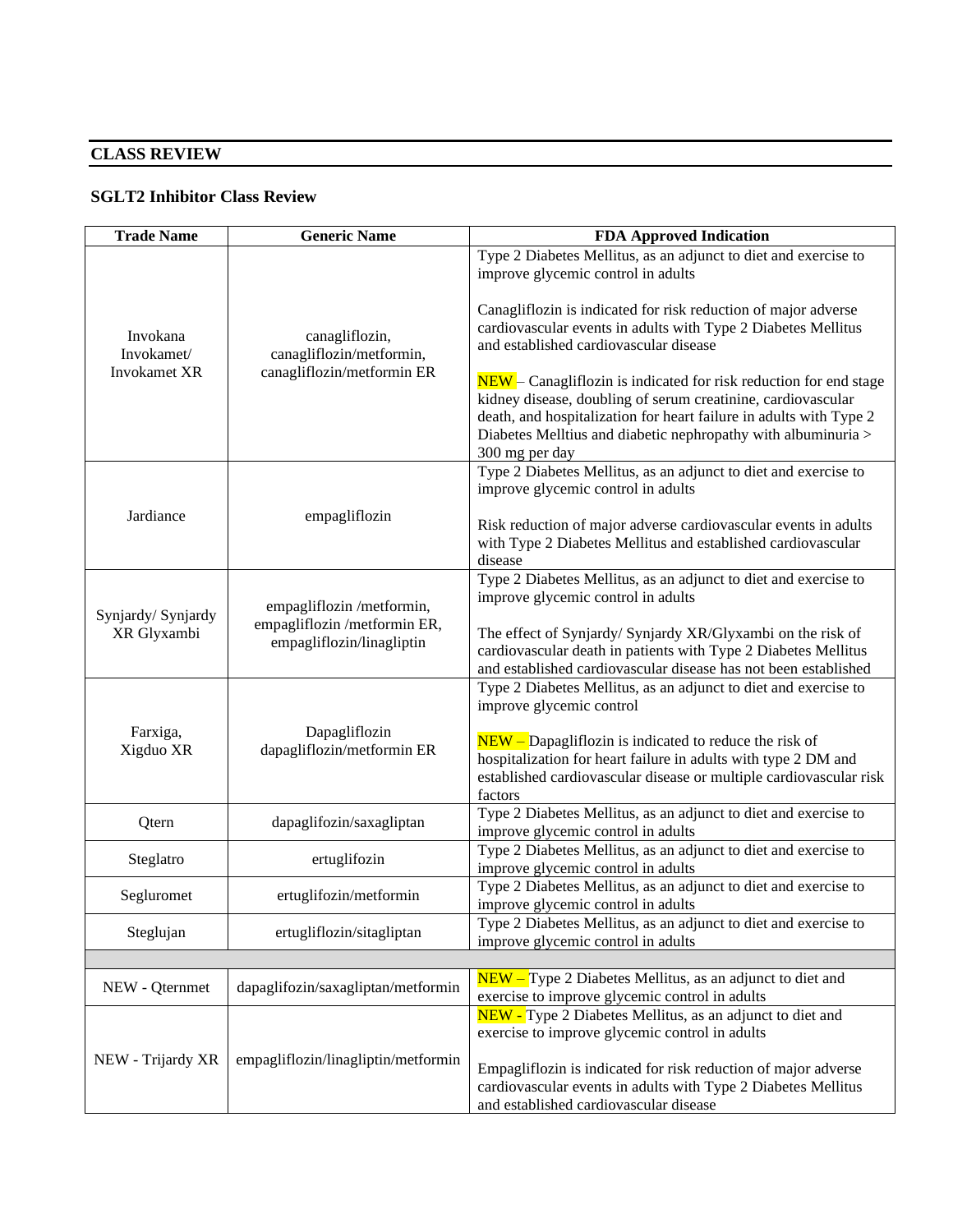A Clinical Review including Clinical Information, Efficacy Evidence, Safety Evidence, Other Considerations and a Financial Review Based on Cost Analysis were presented.

|                            | <b>Commercial/GHP Kids</b>                                                        | <b>Exchange</b>                                                                   |
|----------------------------|-----------------------------------------------------------------------------------|-----------------------------------------------------------------------------------|
| <b>Preferred Generic</b>   |                                                                                   |                                                                                   |
| <b>Generic</b>             |                                                                                   |                                                                                   |
| <b>Brand Preferred</b>     | Invokana, Invokamet, Invokamet ER, Jardiance,<br>Synjardy, Synjardy XR, Glyxambi, | Invokana, Invokamet, Invokamet ER,<br>Jardiance, Synjardy, Synjardy XR, Glyxambi, |
| <b>Brand Non-Preferred</b> |                                                                                   |                                                                                   |
| <b>Specialty</b>           |                                                                                   |                                                                                   |
| <b>Non-Formulary</b>       | Farxiga, Qtern, Steglatro, Segluromet,<br>Steglujan, Xigduo XR                    | Farxiga, Qtern, Steglatro, Segluromet,<br>Steglujan, Xigduo XR                    |

| <b>Commercial/Exchange/GHP Kids</b> |                                                                                                                                                                                                                                                                                                                                                                                                                                                                                                                                       |  |  |
|-------------------------------------|---------------------------------------------------------------------------------------------------------------------------------------------------------------------------------------------------------------------------------------------------------------------------------------------------------------------------------------------------------------------------------------------------------------------------------------------------------------------------------------------------------------------------------------|--|--|
| <b>Medication</b>                   | <b>Current Policy</b>                                                                                                                                                                                                                                                                                                                                                                                                                                                                                                                 |  |  |
| Invokana                            | No current policy                                                                                                                                                                                                                                                                                                                                                                                                                                                                                                                     |  |  |
| Invokamet                           | No current policy                                                                                                                                                                                                                                                                                                                                                                                                                                                                                                                     |  |  |
| Invokamet XR                        | No current policy                                                                                                                                                                                                                                                                                                                                                                                                                                                                                                                     |  |  |
| Jardiance                           | No current policy                                                                                                                                                                                                                                                                                                                                                                                                                                                                                                                     |  |  |
| Synjardy                            | No current policy                                                                                                                                                                                                                                                                                                                                                                                                                                                                                                                     |  |  |
| Synjardy XR                         | No current policy                                                                                                                                                                                                                                                                                                                                                                                                                                                                                                                     |  |  |
| Glyxambi                            | No current policy                                                                                                                                                                                                                                                                                                                                                                                                                                                                                                                     |  |  |
| Farxiga                             | Medical record documentation of a diagnosis of type II diabetes<br>$\bullet$<br>mellitus AND<br>Medical record documentation of age greater than or equal to 18<br>years AND<br>Medical record documentation of therapeutic failure on, intolerance<br>$\bullet$<br>to, or contraindication to Invokana AND Jardiance                                                                                                                                                                                                                 |  |  |
| Xigduo XR                           | Medical record documentation of a diagnosis of type II diabetes<br>$\bullet$<br>mellitus AND<br>Medical record documentation of age greater than or equal to 18<br>years AND<br>Medical record documentation of therapeutic failure on, intolerance<br>to, or contraindication to Jardiance in combination with metformin,<br>Synjardy, or Synjardy XR AND<br>Medical record documentation of therapeutic failure on, intolerance<br>to, or contraindication to Invokana in combination with metformin,<br>Invokamet, or Invokamet XR |  |  |
| Qtern                               | Medical record documentation of age greater than or equal to 18<br>$\bullet$<br>years AND<br>Medical record documentation of a diagnosis of type II diabetes<br>mellitus AND<br>Medical record documentation of therapeutic failure on, intolerance<br>to, or contraindication to Glyxambi OR                                                                                                                                                                                                                                         |  |  |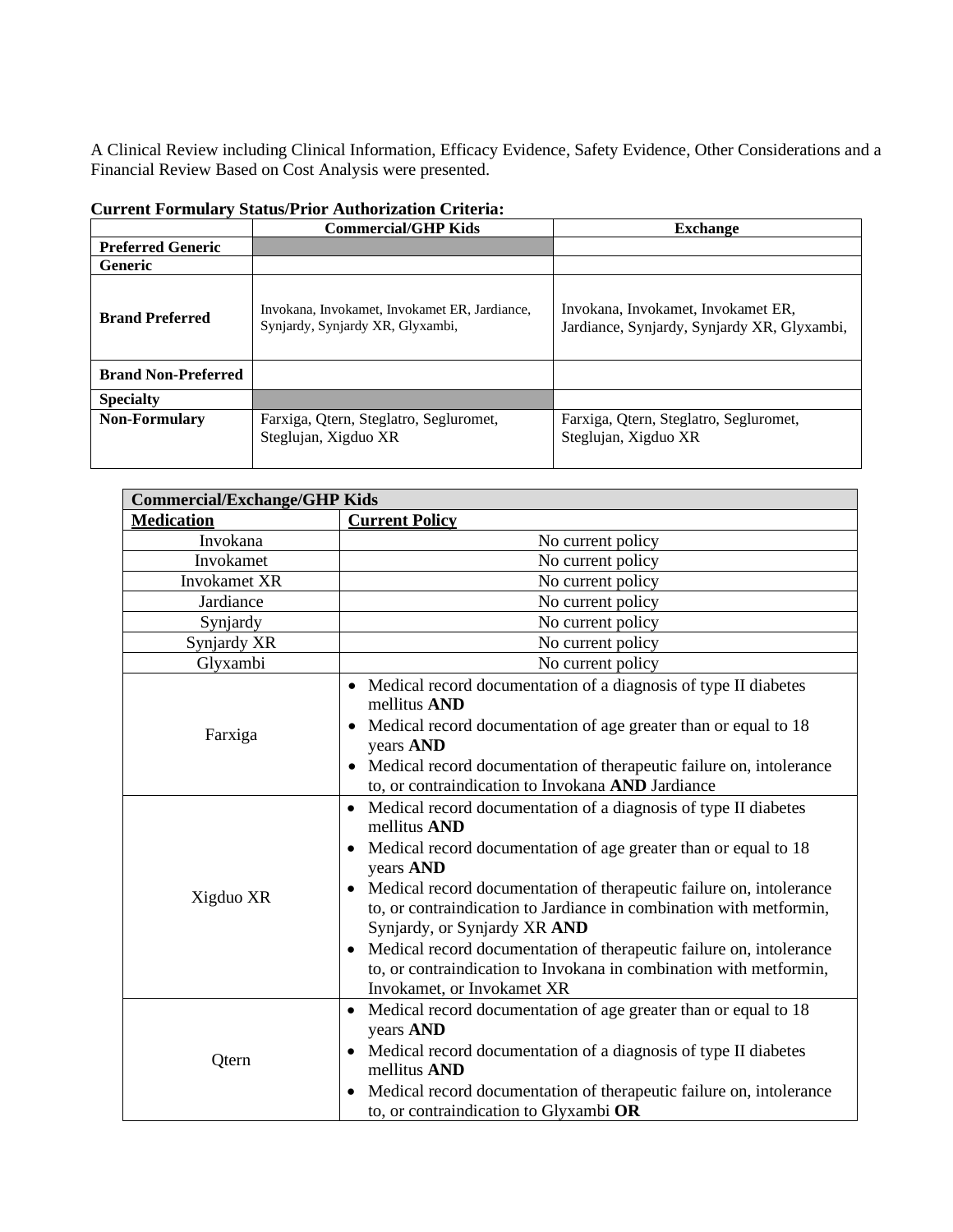|            | • Medical record documentation of therapeutic failure on, intolerance<br>to, or contraindication to Tradjenta AND one formulary SGLT2<br>inhibitor                                                                                                                                                                                                                                                                                                                                                                                                  |
|------------|-----------------------------------------------------------------------------------------------------------------------------------------------------------------------------------------------------------------------------------------------------------------------------------------------------------------------------------------------------------------------------------------------------------------------------------------------------------------------------------------------------------------------------------------------------|
| Steglatro  | • Medical record documentation of a diagnosis of type II diabetes<br>mellitus AND<br>• Medical record documentation of age greater than or equal to 18<br>years AND<br>• Medical record documentation of therapeutic failure on, intolerance<br>to, or contraindication to Invokana AND Jardiance                                                                                                                                                                                                                                                   |
| Segluromet | Medical record documentation of a diagnosis of type II diabetes<br>$\bullet$<br>mellitus AND<br>• Medical record documentation of age greater than or equal to 18<br>years AND<br>Medical record documentation of therapeutic failure on, intolerance<br>to, or contraindication to Jardiance in combination with metformin,<br>Synjardy OR Synjardy XR AND<br>Medical record documentation of therapeutic failure on, intolerance<br>$\bullet$<br>to, or contraindication to Invokana in combination with metformin,<br>Invokamet, OR Invokamet XR |
| Steglujan  | Medical record documentation of a diagnosis of type II diabetes<br>$\bullet$<br>mellitus AND<br>• Medical record documentation of age greater than or equal to 18<br>years AND<br>Medical record documentation of therapeutic failure on, intolerance<br>to, or contraindication to Glyxambi OR<br>Medical record documentation of therapeutic failure on, intolerance<br>$\bullet$<br>to, or contraindication to Tradjenta AND one formulary SGLT2<br>inhibitor                                                                                    |

**Clinical Discussion:** No comments or questions. The committee unanimously voted to accept the recommendations as presented. None were opposed.

**Financial Discussion**: No comments or questions. The committee unanimously voted to accept the recommendations as presented. None were opposed.

**Outcome:** Invokana, Invokamet, and Invokamet XR are currently our preferred SGLT2 agents available without a prior authorization. Because current guidelines don't recommend the use of one particular SGLT2 inhibitor over another, the new indication for risk reduction for renal failure supports its formulary placement. There were no changes in the dosage with the new indication, so no changes are needed to our current quantity limit.

Farxiga and Xigduo XR are both non-formulary agents requiring a prior authorization. Because the risk reduction of major adverse cardiovascular events is indicated in patients with Type 2 diabetes, no changes are needed to our current prior authorization criteria. There were no changes to the dosage with the new indication, so no changes are needed to our current quantity limit.

Additional evidence of the criteria used to make this decision can be found in the drug review presented to the committee.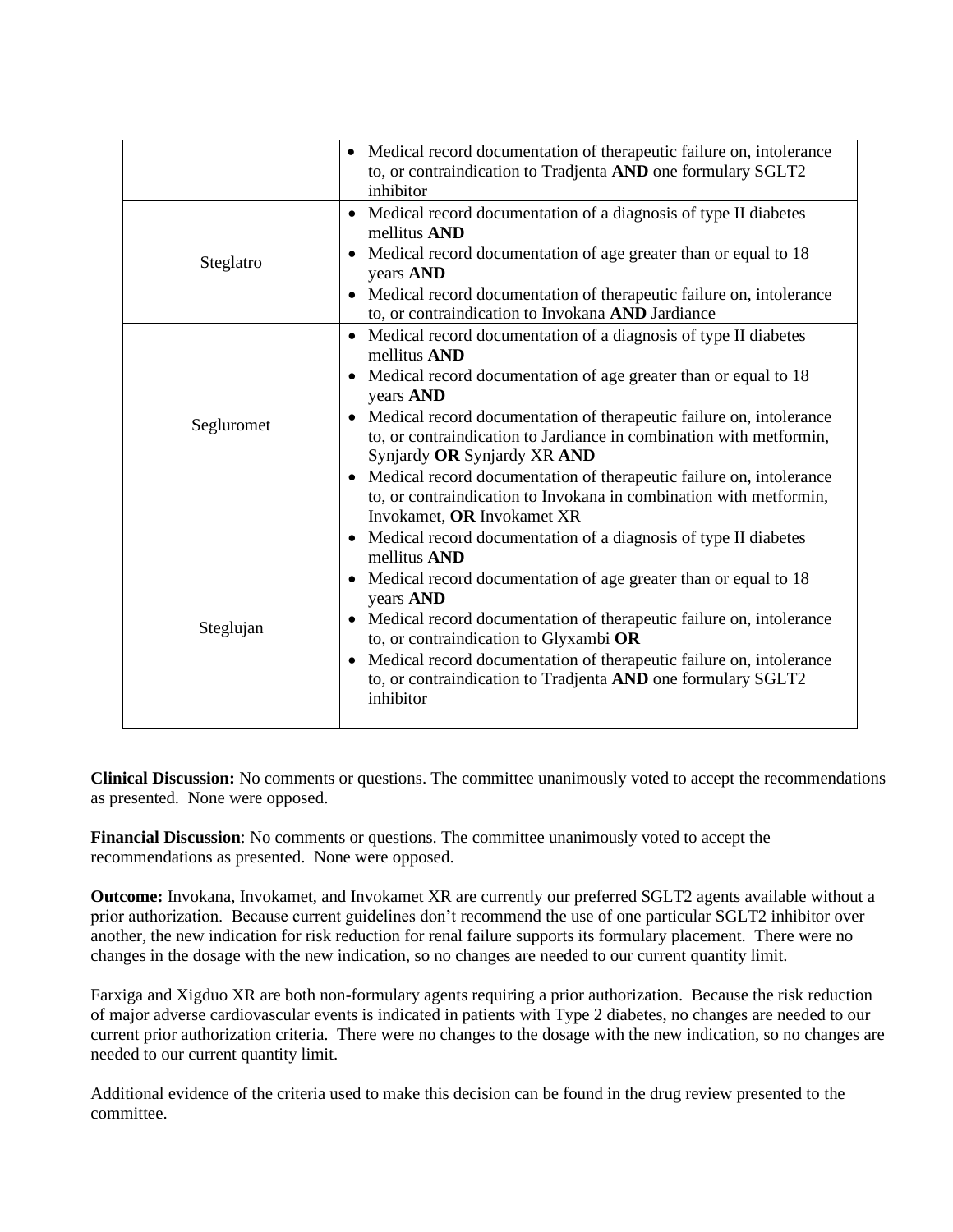# **FAST FACTS**

# **KEYTRUDA (pembrolizumab)**

**Updated Indication:** Keytruda is now indicated for the treatment of patients with Bacillus Calmette-Guerin (BCG) unresponsive, high-risk, non-muscle invasive bladder cancer (NMIBC) with carcinoma in situ (CIS) with or without papillary tumors who are ineligible for or have elected not to undergo cystectomy.

Previously in urothelial carcinoma, Keytruda was indicated in patients with PD-L1 CPS  $\geq$  10 tumors or in patients who have progressed on or after platinum-containing chemotherapy or are not eligible for platinum-containing chemotherapy.

**Current formulary status:** NF (Medical benefit requiring PA)

**Recommendation:** No changes are recommended to the formulary placement of Keytruda at this time. It is recommended that the Keytruda policy criteria are updated to include the new indication as outlined below. No changes are recommended to the authorization duration at this time.

- Prescription written by a hematologist/oncologist **AND**
- Medical record documentation that patient is ≥ 18 years of age **AND**
- Medical record documentation of locally advanced or metastatic urothelial carcinoma **AND**
- Medical record documentation of one of the following:
	- o Disease progression during or following platinum-containing chemotherapy
	- **OR**
		- $\circ$  Disease progression within 12 months of neoadjuvant or adjuvant treatment with platinumcontaining chemotherapy

#### **OR**

- o Patient is not eligible cisplatin-containing chemotherapy\* **AND**
- o Tumors express PD-L1 (combined positive score [CPS] greater than or equal to 10) as determined by an FDA-approved test

# **OR**

o Patient is not eligible for any platinum-containing chemotherapy (regardless of PD-L1 status)

# **OR**

- o Patient has high-risk, non-muscle invasive bladder cancer (NMIBC)\*\* **AND**
- $\circ$  Patient's disease is unresponsive to an adequate trial of Bacillus Calmette-Guerin (BCG) therapy\*\* **AND**
- o Patient is ineligible for or has elected not to undergo cystectomy

# \*\*Note:

- BCG-unresponsive high-risk NMIBC is defined as persistent disease despite adequate BCG therapy, disease recurrence after an initial tumor-free state following adequate BCG therapy, or T1 disease following a single induction course of BCG.
- Adequate BCG therapy was defined as administration of at least five of six doses of an initial induction course plus either of: at least two of three doses of maintenance therapy or at least two of six doses of a second induction course.

**Discussion:** No comments or questions.

**Outcome:** The committee unanimously voted to accept the recommendations as presented. None were opposed.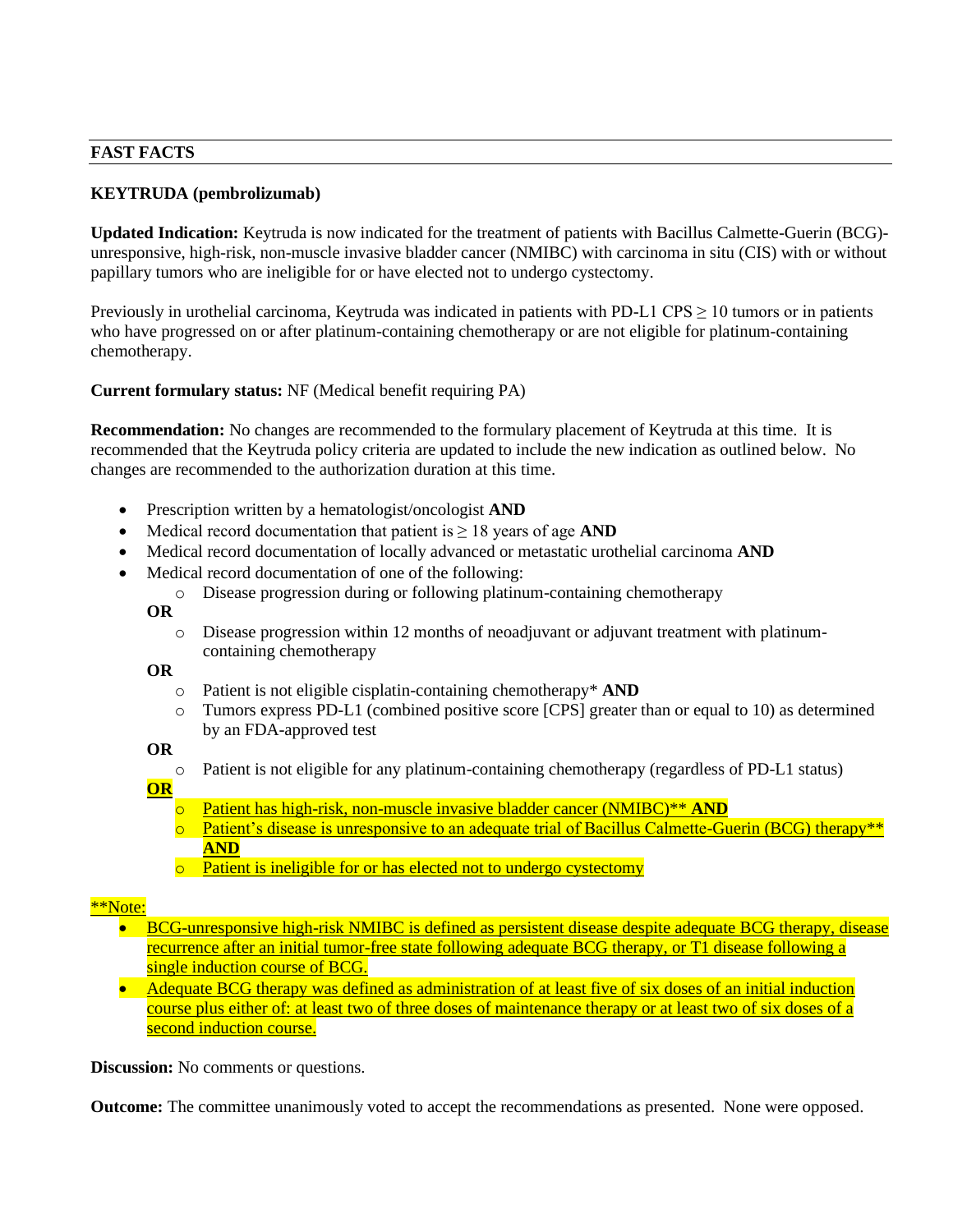Additional evidence of the criteria used to make this decision can be found in the drug review presented to the committee.

# **WILATE (von Willebrand Factor/Coagulation Factor VIII Complex, Human)**

**Updated Indication:** In addition to patients with von Willebrand disease (VWD), Wilate is now indicated in adolescents and adults with hemophilia A for routine prophylaxis to reduce the frequency of bleeding episodes and on-demand treatment and control of bleeding episodes.

Previously, Wilate was only indicated in children and adults with VWD for on-demand treatment and control of bleeding episodes and perioperative management of bleeding.

**Current formulary status:** Wilate is a pharmacy benefit or medical benefit. It does not require a prior authotization on the medical benefit. It is available at the Specialty tier or Brand Non-Prefered Tier for members with a three tier benefit requiring a prior authorization. There is no policy in place for Alphanate, Humate-P, and Wilate at this time.

**Recommendation:** There are no changes recommended to formulary status at this time. Also, it is not recommended to add a policy at this time for VWF/FVIII products.

**Discussion:** No comments or questions.

**Outcome:** The committee unanimously voted to accept the recommendations as presented. None were opposed.

Additional evidence of the criteria used to make this decision can be found in the drug review presented to the committee.

# **ENTRESTO (sacubitril/valsartan)**

**Updated Indication:** Entresto is now indicated for the treatment of symptomatic heart failure with systemic left ventricular systolic dysfunction in pediatric patients aged one year and older. Entresto reduces NT-proBNP and is expected to improve cardiovascular outcomes.

Previously, Entresto was indicated to reduce the risk of cardiovascular death and hospitalization for heart failure in patients with chronic heart failure and reduced ejection fraction and the safety and efficacy in pediatric patients was not established.

**Current formulary status:** Brand Preferred, requiring a prior authorization

**Recommendation:** Entresto currently requires prior authorization to ensure appropriate utilization. The cost of Entresto remains high compared to alternatives, however based on the most recent prior authorization case volume data the prior authorization is not adding any value to overall treatment of this population as it once did since Entresto is appropriate (approved) in a large majority of patients. Because of this, it is recommended that the prior authorization and associated criteria be removed for Entresto. Entresto will continue to process at its designated tier without prior authorization.

It is recommended to update the quantity limits to the following to incorporate the updated dosing for the new indication in pediatric patients: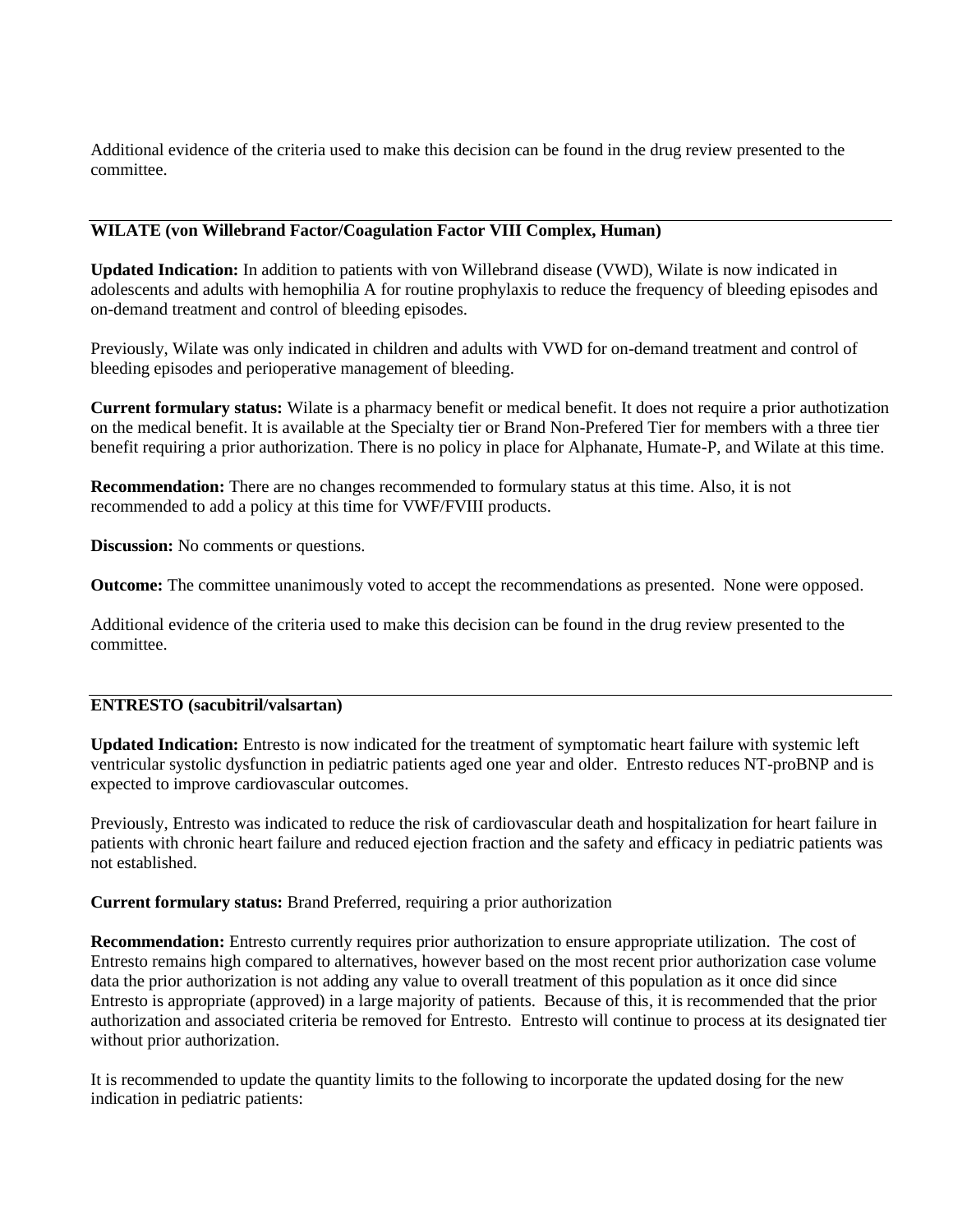# **QUANTITY LIMITS:**

Entresto 24/26 mg tablets: 6 tablets per day Entresto 49/51 mg tablets: 3 tablets per day Entresto 97/103 mg tablets: 2 tablets per day

**Discussion:** No comments or questions.

**Outcome:** The committee unanimously voted to accept the recommendations as presented. None were opposed

Additional evidence of the criteria used to make this decision can be found in the drug review presented to the committee.

#### **XARELTO (rivaroxaban)**

**Updated Indication:** Xarelto is now indicated for the prophylaxis of venous thromboembolism (VTE) and VTE related death during hospitalization and post hospital discharge in adult patients admitted for acute medical illness who are at risk for thromboembolic complications due to moderate or severe restricted mobility and other risk factors for VTE and are not at high risk of bleeding.

Previously Xarelto was indicated in treatment of VTE, treatment and prophylaxis of deep-vein thrombosis (DVT), to reduce the risk of stroke or systemic embolism with atrial fibrillation, and to reduce the risk of major cardiovascular events in patients with chronic coronary artery disease or peripheral artery disease

**Current formulary status:** Brand Preferred tier, not requiring a prior authorization.

**QUANTITY LIMITS:** 2.5 mg tablets  $-2$  tablets/day, 10 mg tablets  $-1$  tablet/day, 15 mg tablets  $-2$  $tablets/day, 20 mg tablets - 1 tablet/day$ 

**Recommendation:** The current quantity limit is applicable to the new indication and no changes are recommended. Although there is risk to certain populations with the use of Xarelto for the prophylaxis of VTE in acutely ill patients, the indication and package insert clearly outline the population at greatest risk in whom Xarelto should not be used. Because these risks are addressed, no changes need to be made to the formulary status of Xarelto at this time.

**Discussion:** No comments or questions.

**Outcome:** The committee unanimously voted to accept the recommendations as presented. None were opposed.

Additional evidence of the criteria used to make this decision can be found in the drug review presented to the committee.

# **DYSPORT (abobotulinumtoxin A)**

**Updated Indication:** Dysport is now indicated for the treatment of upper limb spasticity in pediatric patients 2 years of age and older, excluding spasticity caused by cerebral palsy.

Dysport maintains its cervical dystonia, spasticity in adults, lower limb spasticity in pediatric patients, and cosmetic glabellar lines indications.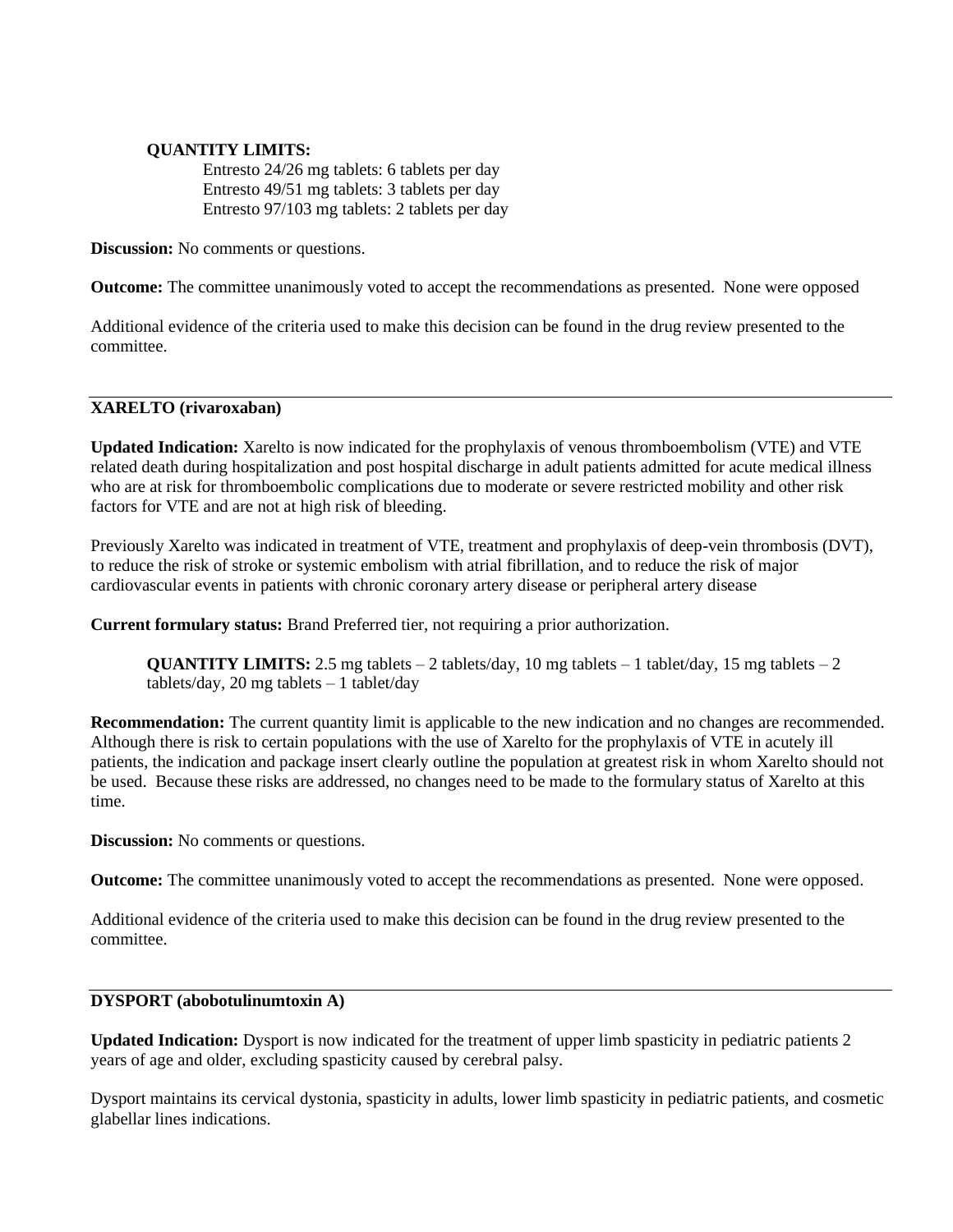# **Current formulary status:** Medical benefit requiring PA

**Recommendation:** No changes are recommended to the formulary placement of Dysport at this time. It is recommended that the criteria outlined in MBP 11.0 be updated to account for the new pediatric upper limb spasticity indication as outlined below:

# **MBP 11.0**

Geisinger Health Plan approved FDA labeled indications for Botulinum Toxin Type A (Dysport) are:

- 1. Cervical dystonia
	- OR
- 2. Upper Limb Spasticity
	- Medical record documentation that Dysport is being used for the treatment of upper limb AND
	- Documentation that the patient is  $>18/2$  years of age.
	- OR
- 3. Lower Limb Spasticity

**Discussion:** No comments or questions

**Outcome:** The committee unanimously voted to accept the recommendations as presented. None were opposed.

Additional evidence of the criteria used to make this decision can be found in the drug review presented to the committee.

# **LYNPARZA (olaparib)**

**Updated Indication:** Lynparza is now indicated for the maintenance treatment of adult patients with deleterious or suspected deleterious g*BRCA*m metastatic pancreatic adenocarcinoma whose disease has not progressed on at least 16 weeks of a first-line platinum-based chemotherapy regimen.

Previously Lynparza was indicated in ovarian cancer and metastatic breast cancer.

**Current formulary status:** ORALONCBRANDNP tier requiring a prior authorization

**Recommendation:** No changes are recommended to the current formulary placement, authorization duration, or quantity limits of Lynparza. It is recommended the criteria for Commercial Policy 362.0 Lynparza be updated as outlined below to incorporate the new indication:

# **Part D Policy 617.0D Lynparza For Advanced Ovarian Cancer**

- Medical record documentation that Lynparza is prescribed by an oncologist or hematologist **AND**
- Medical record documentation of age greater than or equal to 18 years **AND**
- Medical record documentation of deleterious or suspected deleterious germline *BRCA*-mutated advanced ovarian cancer as verified by a Food and Drug Administration (FDA) approved test **AND**
- Medical record documentation of therapeutic failure on, intolerance to, or contraindication to three or more prior lines of chemotherapy

# **For Recurrent Epithelial Ovarian, Primary Peritoneal, or Fallopian Tube Cancer**

• Medical record documentation that Lynparza is prescribed by an oncologist or hematologist **AND**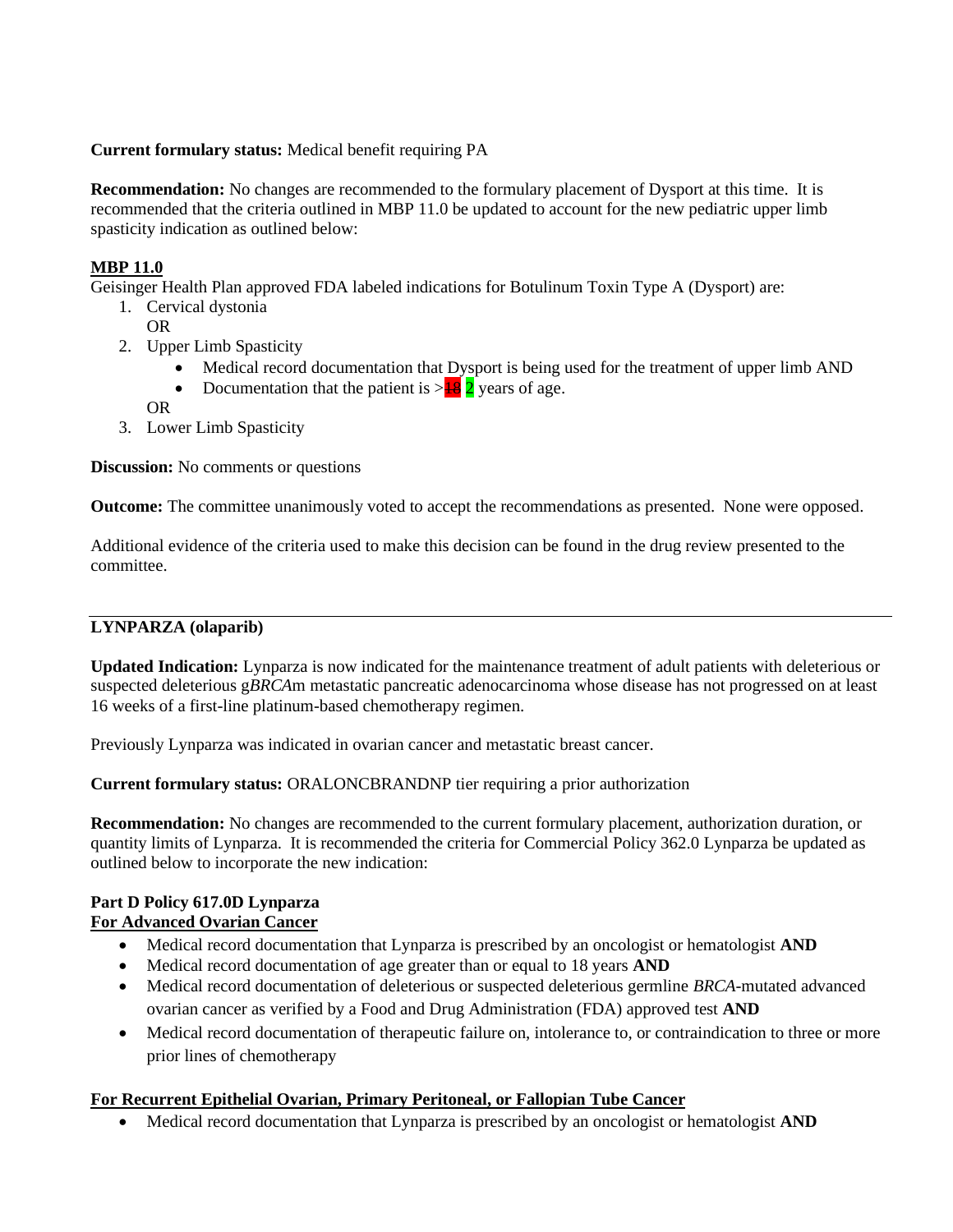- Medical record documentation of age greater than or equal to 18 years **AND**
- Medical record documentation of diagnosis of recurrent epithelial ovarian, primary peritoneal, or fallopian tube cancer **AND**
- Medical record documentation of Lynparza being used as maintenance therapy after a complete or partial response to platinum-based chemotherapy

# **For Metastatic Breast Cancer**

- Medical record documentation that Lynparza is prescribed by an oncologist or hematologist **AND**
- Medical record documentation of age greater than or equal to 18 years **AND**
- Medical record documentation of a diagnosis of deleterious or suspected deleterious *gBRCA*m, HER2 negative metastatic breast cancer **AND**
- Medical record documentation that member has been previously treated with chemotherapy in the neoadjuvant, adjuvant, or metastatic setting **AND**
- If hormone receptor (HR)-positive, medical record documentation that prior treatment included endocrine therapy or documentation that endocrine therapy would be considered inappropriate

# **For Metastatic Pancreatic Adenocarcinoma**

- Medical record documentation that Lynparza is prescribed by an oncologist or hematologist **AND**
- Medical record documentation of age greater than or equal to 18 years **AND**
- Medical record documentation of diagnosis of deleterious or suspected deleterious g*BRCA*m metastatic pancreatic adenocarcinoma **AND**
- Medical record documentation that member has not progressed on at least 16 weeks of a first-line platinumbased chemotherapy regimen.

**NOTE**: The FDA approved test is the BRACAnalysis Cdx™

**Discussion:** No comments or questions.

**Outcome:** The committee unanimously voted to accept the recommendations as presented. None were opposed.

Additional evidence of the criteria used to make this decision can be found in the drug review presented to the committee.

# **NPLATE (romiplostim)**

**Updated Indication:** Nplate is a thrombopoietin receptor agonist indicated for the treatment of thrombocytopenia in:

- Adult patients with immune thrombocytopenia (ITP) who have had an insufficient response to corticosteroids, immunoglobulins, or splenectomy
- Pediatric patients 1 year of age and older with ITP for at least 6 months who have had an insufficient response to corticosteroids, immunoglobulins, or splenectomy.

Limitations of Use:

- Nplate is not indicated for the treatment of thrombocytopenia due to MDS or any cause of thrombocytopenia other than ITP.
- Nplate should be used only in patients with ITP whose degree of thrombocytopenia and clinical condition increases the risk for bleeding.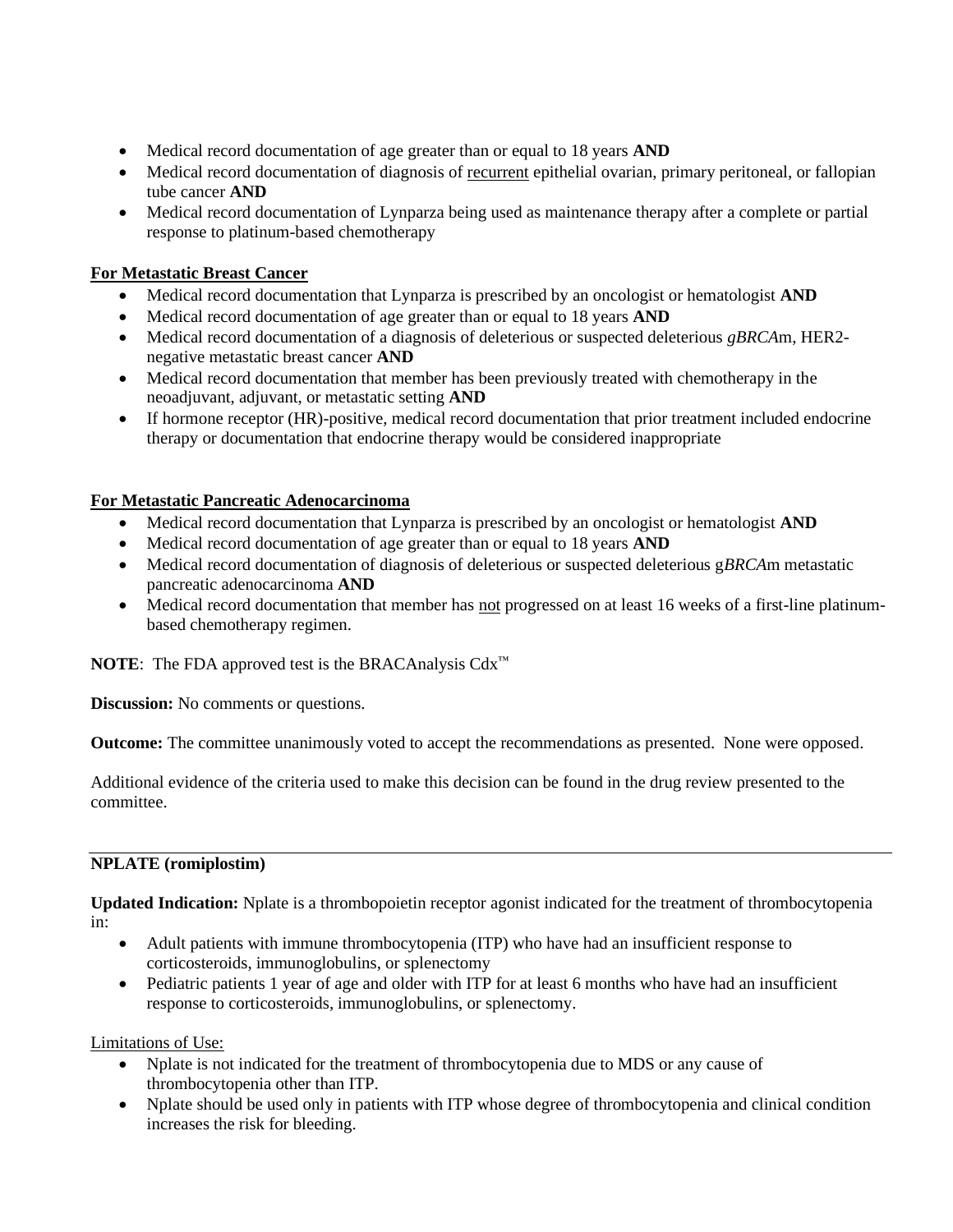• Nplate should not be used in an attempt to normalize platelet counts.

*Previously, Nplate was indicated for the treatment of thrombocytopenia in:* 

- *Adult patients with chronic immune thrombocytopenia (ITP) who have had an insufficient response to corticosteroids, immunoglobulins, or splenectomy*
- *Pediatric patients 1 year of age and older with ITP for at least 6 months who have had an insufficient response to corticosteroids, immunoglobulins, or splenectomy.*

**Current formulary status:** Nplate is a medical benefit and requires a prior authorization.

**Recommendation:** There is no change to formulary status at this time. It is recommended to update the prior authorization criteria to the following:

- Physician supplied documentation of a diagnosis of immune thrombocytopenia (ITP); **AND**
- Physician supplied documentation of a therapeutic failure on, intolerance to, or contraindication to corticosteroids, immunoglobulins, rituximab\*, splenectomy, and eltrombopag (Promacta)\*; **AND**
- Physician supplied documentation of:
	- o symptomatic ITP with platelets less than 30,000/μL and bleeding symptoms; **OR**
	- o a platelet count of less than  $20,000/\mu$  and an increased risk of bleeding

# **AUTHORIZATION DURATION:**

If an exception is made, Nplate will be authorized for an initial period of three (3) months. Subsequent authorizations will be for a period of six (6) months and will require medical record documentation of platelet count greater than or equal to 50,000/microL and continued or sustained reduction in bleeding events.

**Discussion:** No comments or questions.

**Outcome:** The committee unanimously voted to accept the recommendations as presented. None were opposed.

Additional evidence of the criteria used to make this decision can be found in the drug review presented to the committee.

# **BAXDELA (delafloxacin)**

**Updated Indication:** Baxdela is indicated in adults for the treatment of community-acquired bacterial pneumonia (CABP) caused by the following susceptible microorganisms: *Streptococcus pneumoniae, Staphylococcus aureus*  (methicillin susceptible [MSSA] isolates only), *Klebsiella pneumoniae*, *Escherichia coli, Pseudomonas aeruginosa, Haemophilus influenzae, Haemophilus parainfluenzae*, *Chlamydia pneumoniae*, *Legionella pneumophila,* and *Mycoplasma pneumoniae.*

Previously Baxdela was indicated for the treatment of Acute Bacterial Skin and Skin Structure Infections (ABSSSI) caused by designated susceptible bacteria.

# **Current formulary status:**

Baxdela 300 mg vials: Medical Benefit requiring a prior authorization Baxdela 450 mg tablets: Specialty tier or Brand Non-Preferred tier for members with a three tier benefit requiring a prior authorization

**Recommendation:** No changes are recommended to the formulary placement or current quantity limits of Baxdela. The following changes are recommended the prior authorization criteria and authorization duration: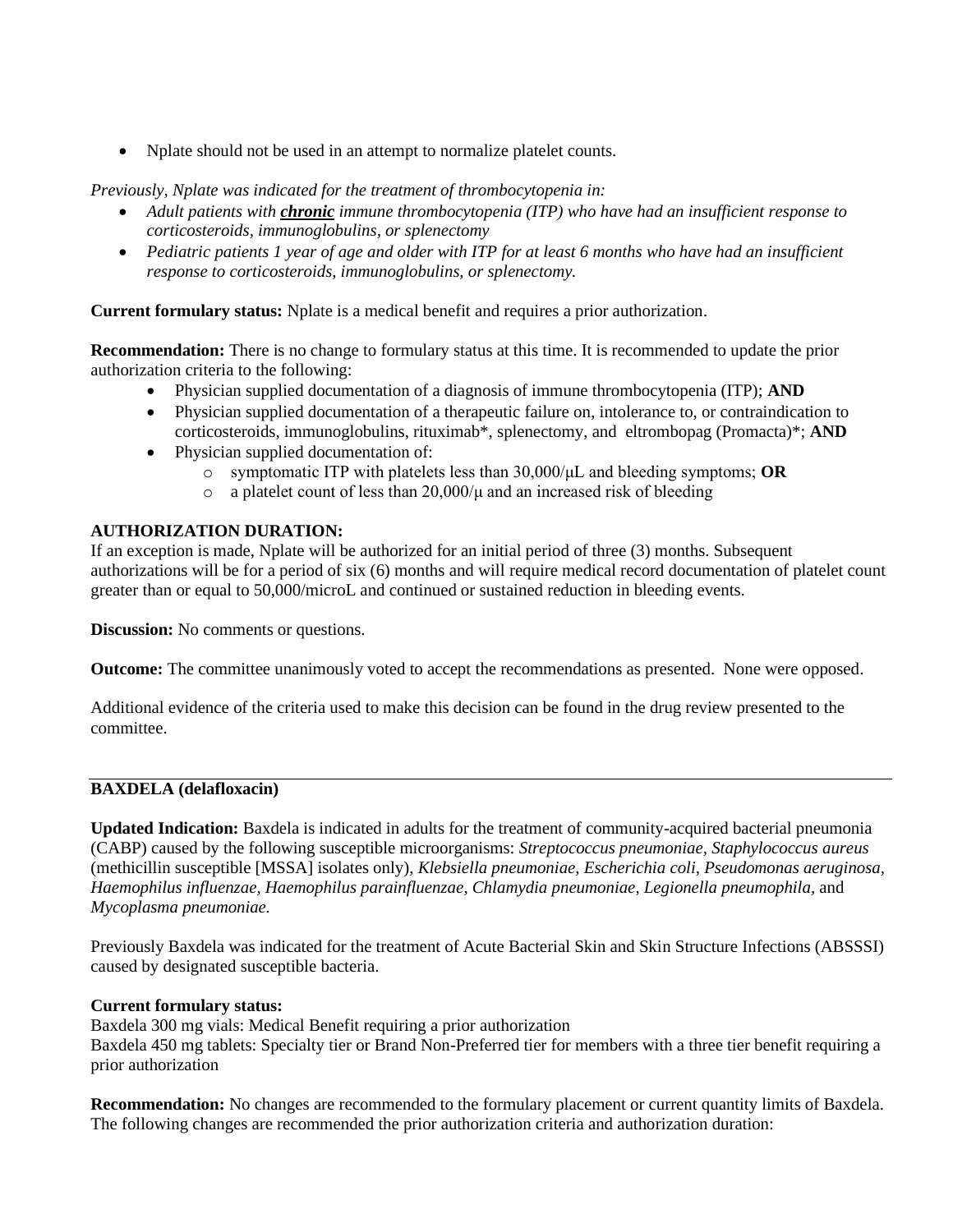# **Commercial Policy 494.0 Baxdela**

- Medical record documentation of age greater than or equal to 18 years **AND**
- Medical record documentation that Baxdela is prescribed by or in consultation with infectious disease **AND**
- Medical record documentation of one of the following:
	- $\circ$  Documentation of a diagnosis of acute bacterial skin and skin structure infections (ABSSSI)\* caused by susceptible isolates of the following: *Staphylococcus aureus* (including methicillinresistant [MRSA] and methicillin-susceptible [MSSA] isolates), *Staphylococcus haemolyticus, Staphylococcus lugdunensis, Streptococcus agalactiae, Streptococcus anginosus Group* (including S*treptococcus anginosus, Streptococcus intermedius, and Streptococcus constellatus*), *Streptococcus pyogenes*, *Enterococcus faecalis, Escherichia coli, Enterobacter cloacae, Klebsiella pneumoniae*, or *Pseudomonas aeruginosa* **OR**
	- o Documentation of community-acquired bacterial pneumonia (CABP) caused by the following susceptible microorganisms: *Streptococcus pneumoniae, Staphylococcus aureus* (methicillin susceptible [MSSA] isolates only), *Klebsiella pneumoniae*, *Escherichia coli, Pseudomonas aeruginosa, Haemophilus influenzae, Haemophilus parainfluenzae*, *Chlamydia pneumoniae*, *Legionella pneumophila,* and *Mycoplasma pneumoniae*

**AND**

- Medical record documentation of culture and sensitivity showing the patient's infection is not susceptible to alternative antibiotic treatments **OR** a documented history of previous intolerance to or contraindication to other antibiotics shown to be susceptible on the culture and sensitivity **OR**
- Medical record documentation that Baxdela therapy was started during an inpatient setting

**QUANTITY LIMIT:** Pharmacist note to CSR: *Authorization should be entered by HICL and only checking the Formulary PA required box (no QLs need to be entered within the authorization).* 

• 2 tablets per day

#### **AUTHORIZATION DURATION**:

**ABSSSI**: one-time, 14-day authorization **CABP**: one-time, 10-day authorization

**Discussion:** No comments or questions.

**Outcome:** The committee unanimously voted to accept the recommendations as presented. None were opposed.

Additional evidence of the criteria used to make this decision can be found in the drug review presented to the committee.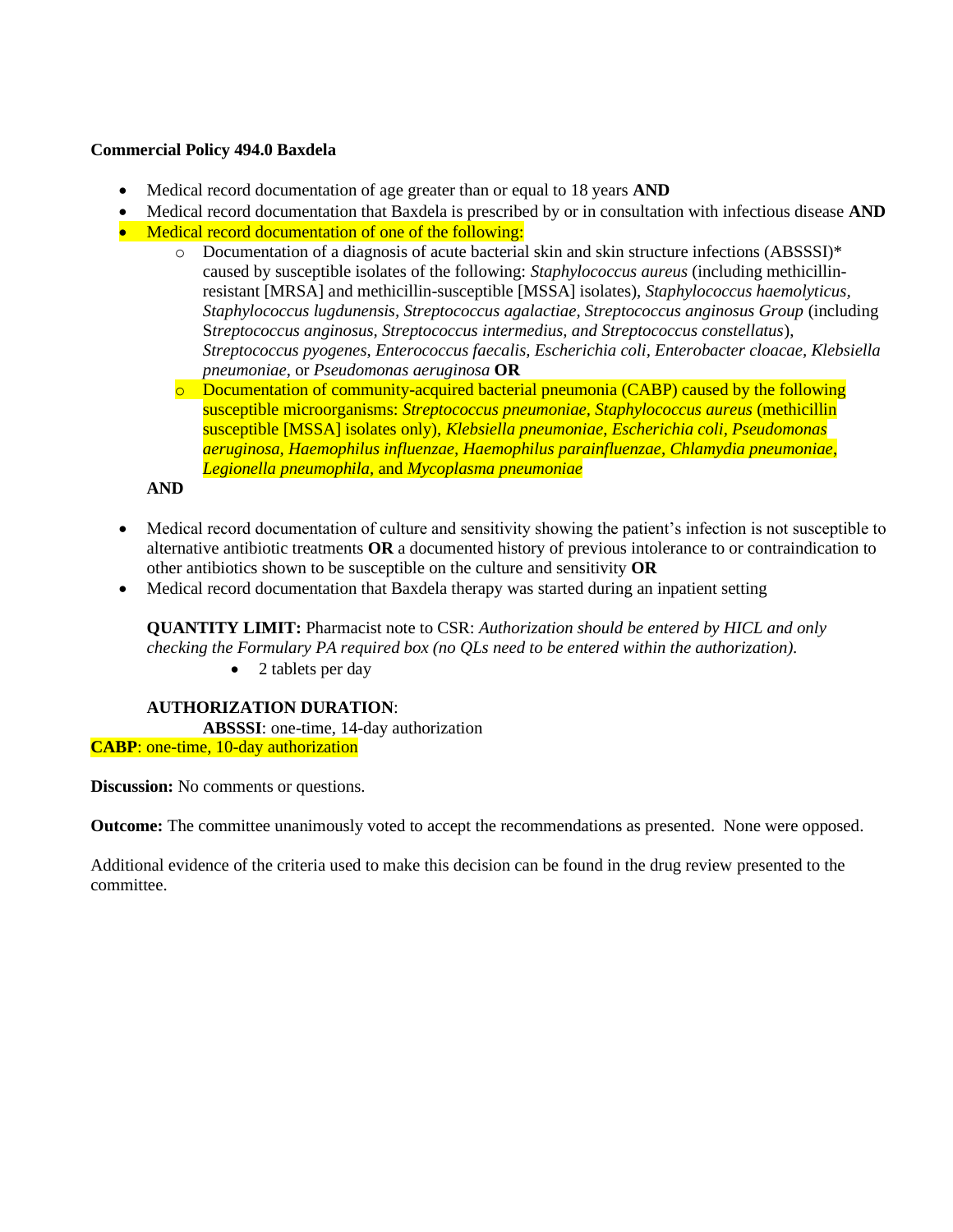#### **UPDATES**

# **TRUXIMA (rituximab) UPDATE**

**Updated Indication:** Truxima is now indicated for treatment of adult patients with moderately-to-severely- active rheumatoid arthritis (RA) in combination with methotrexate who have inadequate response to one or more TNF antagonist therapies. In addition, Truxima is now indicated for the treatment of adult patients with Granulomatosis with Polyangiitis (GPA) (Wegener's Granulomatosis) and Microscopic Polyangiitis (MPA) in combination with glucocorticoids. Previously, Truxima was only indicated for the treatment of Rituxan's oncology indications. Of note, Truxima is not yet able to be marketed for RA or GPA due to legal issues and Truxima does not yet carry Rituxan's Pemphigus Vulgaris (PV) indication.

**Recommendations:** During the initial Truxima P&T review, available literature from the Truxima AMCP Dossier was reviewed, including the RA clinical trials, and it was decided that, based on the available literature, the clinical policy for Truxima should match that of Rituxan. No additional information is available regarding Truxima's updated indications that has not already been reviewed previously. No changes to the Truxima or Rituxan policies are recommended at this time.

**Discussion:** No comments or questions.

**Outcome:** The committee unanimously voted to accept the recommendations as presented. None were opposed.

Additional evidence of the criteria used to make this decision can be found in the drug review presented to the committee.

# **BOTOX – CHRONIC MIGRAINE**

# **Current PA criteria (for chronic migraine):**

Botulinum toxin A for the treatment of chronic migraine headache may be considered medically necessary when all of the following criteria are met:

- Physician provided medical record documentation of a history of 15 or more migraine headache days per month that last 4 or more hours per day **AND**
- Physician provided medical record documentation of a completed Neurology consult and recommendation **AND**
- Physician provided medical record documentation of failure, intolerance or contraindication to an adequate trial of at least two different migraine prophylaxis medications (eg, beta-blockers, calcium channel blockers, tricyclic antidepressants or anticonvulsant medications) **AND**
- Medical record documentation that Botox will not be used in combination with a CGRP antagonist **OR**
- If the request is for use in combination with a CGRP antagonist, all of the following must be met:
	- o Medical record documentation of a therapeutic failure on a minimum 3 month trial of at least one CGRP antagonists without the concomitant use of Botox **AND**
	- o Medical record documentation of therapeutic failure on a minimum 6 month trial of Botox without the concomitant use of a CGRP antagonist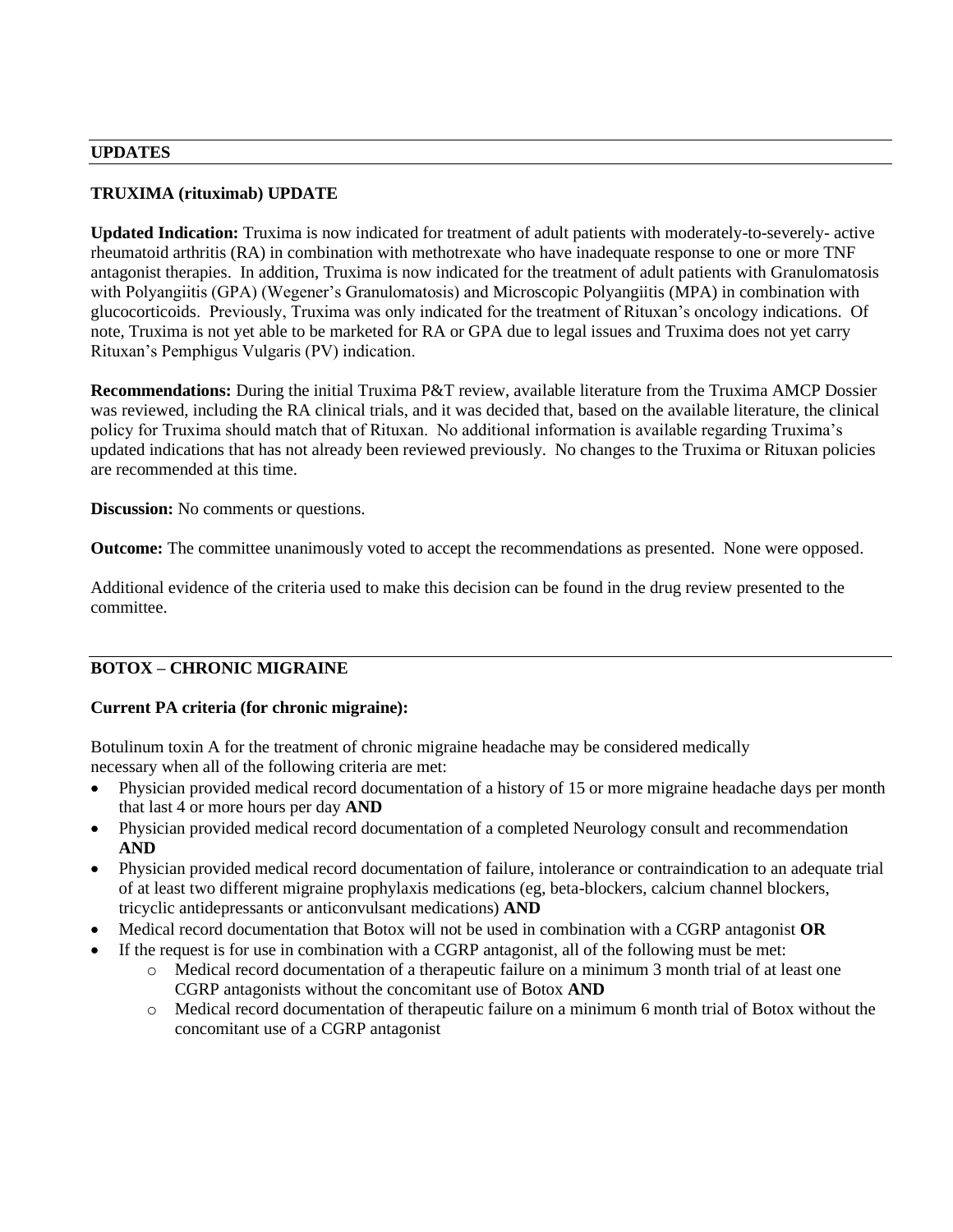# **Recommendations:**

Based on discussions with the Migraine Carepath team, it is recommended to make the following updates to the Botox policy for chronic migraine:

- Physician provided medical record documentation of a history of 15 or more migraine headache days per month that last 4 or more hours per day **AND**
- Medical record documentation that Botox is prescribed by or in consultation with a neurologist or headache specialist **AND**
- Medical record documentation of therapeutic failure on, intolerance to, or contraindication to at least three (3) of the following:
	- o One (1) beta blocker (metoprolol, propranolol, timolol, atenolol, nadolol)
	- o Topiramate
	- o Divalproex/sodium valproate
	- o Amitriptyline
	- o Venlafaxine **AND**
- Medical record documentation that Botox will not be used in combination with a CGRP antagonist **OR**
- If the request is for use in combination with a CGRP antagonist, all of the following must be met:
	- o Medical record documentation of a therapeutic failure on a minimum 3 month trial of at least one CGRP antagonists without the concomitant use of Botox **AND**
	- o Medical record documentation of therapeutic failure on a minimum 6 month trial of Botox without the concomitant use of a CGRP antagonist

**Discussion:** No comments or questions.

**Outcome:** The committee unanimously voted to accept the recommendations as presented. None were opposed.

Additional evidence of the criteria used to make this decision can be found in the drug review presented to the committee.

# **MEDICAL BENEFIT POLICY UPDATES**

The following policy updates were made to the following Medical Benefit Policies based on recommendations from the Department of Human Services (DHS) during policy review submissions. The recommended policy changes were suggested and/or required for further policy approval from DHS. These recommendations were made based on current treatment guidelines for each indication.

# **MBP 4.0 Intravenous Immune Globulin (IVIG)**

- **Post-transfusion purpura**
	- The following criteria must be met:

1. Medical record documentation of an onset of severe thrombocytopenia (platelet count less than 30,000/mm3) occurring 2-14 days post blood product transfusion.

- 2. Medical documentation of failure, intolerance, or contraindication to corticosteroids and plasmapheresis; **OR**
- 3. Platelet count less than 10,000/mm<sup>3</sup> with bleeding

# • **Kawasaki Disease**

- The following criteria must be met:
- 1. Documentation of a diagnosis of Kawasaki disease.
- 2. Treatment with IVIG is begun within 10 days of the onset of fever. OR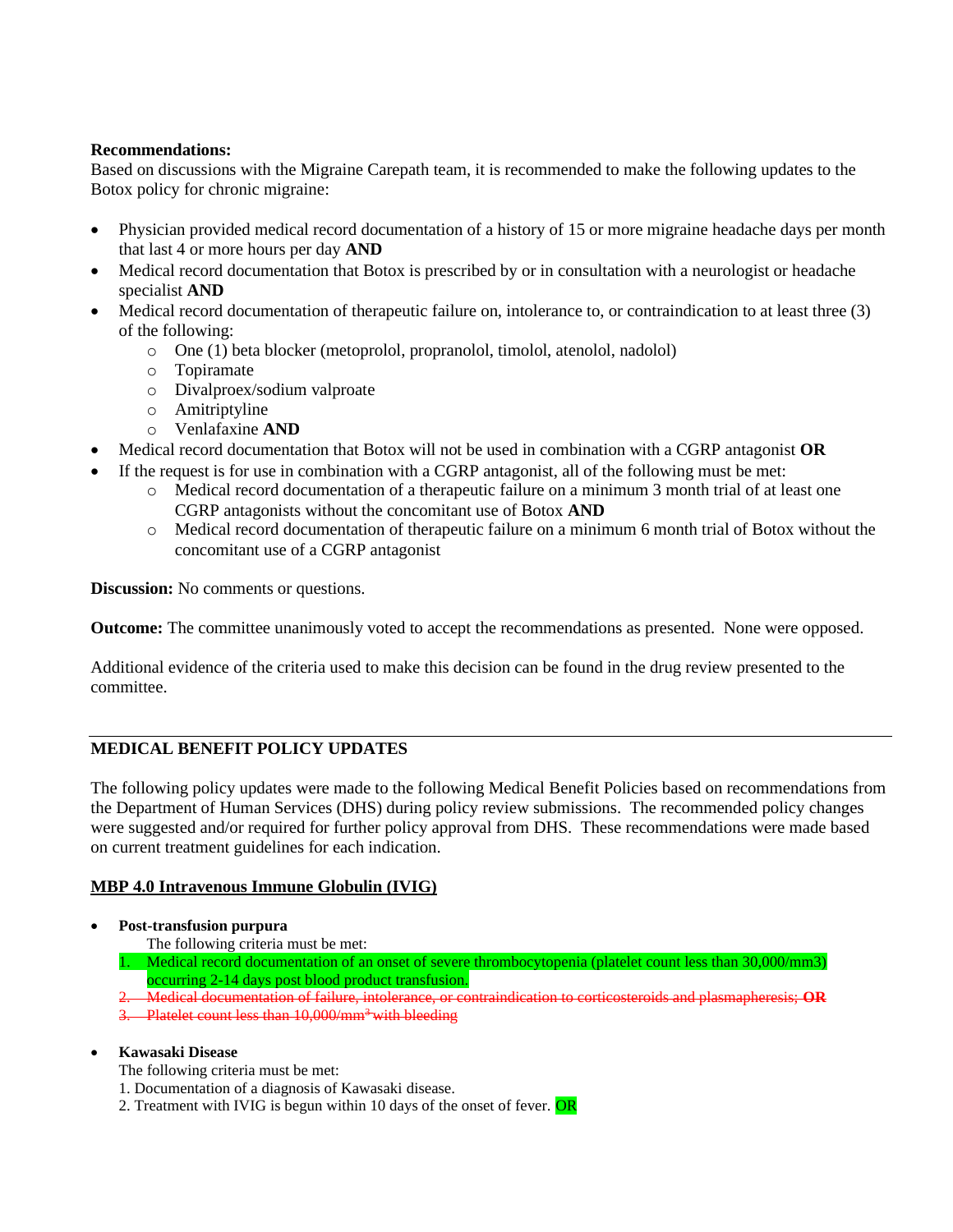3. Patient has a delayed diagnosis (i.e., later than day 10 of fever) with ongoing systemic inflammation as manifested by elevation of ESR or CRP (CRP>3.0mg/dL) together with either persistent fever without other explanation or coronary artery aneurysms.

#### • **Myasthenia Gravis (Acute use)**

The following criteria must be met:

- 1. Must be prescribed by a neurologist; AND
- 2. Documentation of therapeutic failure on, intolerance to, or contraindication to at least two standard treatments (e.g. cholinesterase inhibitors, azathioprine, corticosteroids) and /or a combination of these treatments for a minimum of 3 months; AND

Medical documentation of one of the following indications:

- 3. Diagnosis of acute myasthenic crisis with decompensation; OR
- 4. Use during postoperative period following a thymectomy; OR
- 5. Use prior to planned thymectomy OR
- 6. For short term bridge therapy (one-course of treatment) in patients with acute worsening symptoms with plans to start other immunosupressive treatments or corticosteroids.

\*IVIG for any of the above acute indications will be approved for one course of treatment. One course of treatment will be limited to 5 days of IVIG therapy.

#### • **Chronic Inflammatory Demyelinating Polyneuropathy**

All of the following criteria must be met:

- 1. Must be prescribed by a neurologist; AND
- 2. Documented evidence of focal or symmetric neurologic deficits that are slowly progressive or relapsing over 2 months 12 weeks or longer AND
- 3. Physician provided documentation of EMG abnormalities consistent with the diagnosis of Chronic Inflammatory Demyelinating Polyneuropathy with the presence of at least ONE of the following: (a minimum of 3 of the following must be documented):
	- a. Motor distal latency prolongation > 50% above ULN in two nerves (excluding median neuropathy at the wrist from carpal tunnel syndrome), OR
	- b. Reduction of motor conduction velocity  $\geq$  30% below LLN in two nerves, OR
	- c. Prolongation of F-wave latency  $\geq 30\%$  above ULN in two nerves ( $\geq 50\%$  if amplitude of distal negative peak CMAP <80% of LLN values), OR
	- d. Absence of F-waves in two nerves if these nerves have distal negative peak CMAP amplitudes  $>20\%$  of LLN  $+\geq 1$  other demyelinating parameter in  $\geq 1$  other nerve, OR
	- e. Partial motor conduction block:  $\geq 50\%$  amplitude reduction of the proximal negative peak CMAP relative to distal, if distal negative peak CMAP  $\geq$  20% of LLN, in two nerves, or in one nerve +  $\geq$ 1 other demyelinating parameter in  $\geq 1$  other nerve, OR
	- f. Abnormal temporal dispersion  $\gtrsim 30\%$  duration increase between the proximal and distal negative peak  $CMAP$ ) in  $> 2$  nerves, OR
	- g. Distal CMAP duration (interval between onset of the first negative peak and return to baseline of the last negative peak) increase in  $\geq 1$  nerve (median  $\geq 6.6$  ms, ulnar  $\geq 6.7$  ms, peroneal  $\geq 7.6$  ms, tibial  $\geq 8.8$  ms) +  $\geq$ 1 other demyelinating parameter in  $\geq 1$  other nerve
	- **h.** Partial conduction block of one or more motor nerves
	- **i.** Decreased conduction velocity of two or more motor nerves
	- *i.* Prolongation of distal latency of two or more motor nerves

**k.** Prolongation or absence of F wave latencies in two or more motor nerves

Improvement should be apparent after 3 months 8 weeks of treatment; otherwise, requests for further treatment will require Medical Director review.

Relapses may require periodic isolated treatments with a single dose of IVIG.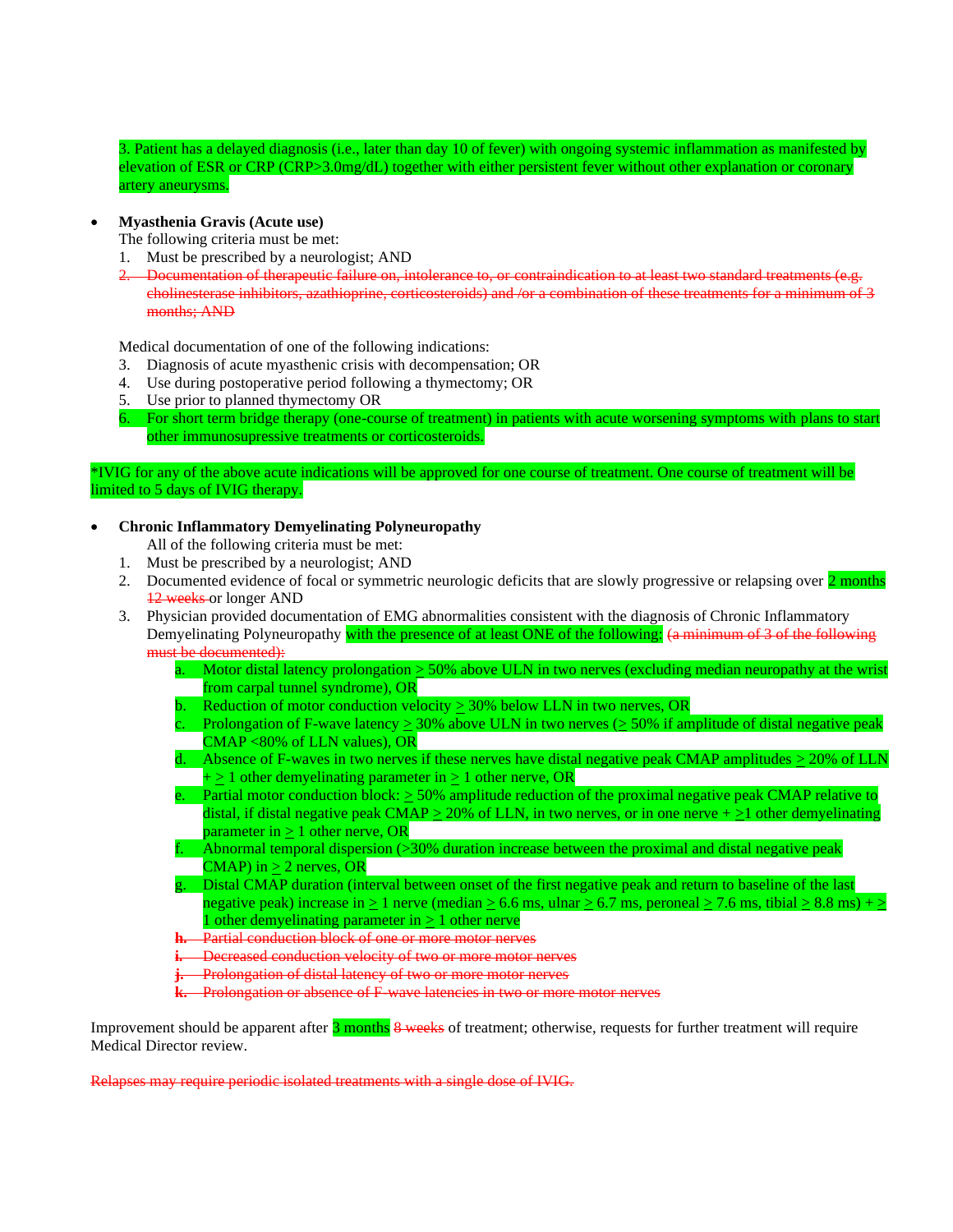#### • **Multifocal Motor Neuropathy**

- The following criteria must be met:
- 1. Must be prescribed by a neurologist; AND
- 2. Medical documentation of progressive symptoms for a minimum of  $\frac{1 \text{ month } 2 \text{ months}}{1 \text{ month } 2 \text{ months}}$
- 3. Asymmetric limb weakness in at least two nerves AND
- 4. No objective sensory abnormalities except for minor vibration sense abnormalities in the lower limb AND
- 5. Documentation of a diagnosis of multifocal motor neuropathy with conduction block as shown on electrophysiologic study as evidenced by:
	- Definite Conduction block on a single nerve
	- OR
	- Probable Conduction block in at least two nerves
	- OR
	- Probable Conduction block in at least one nerve AND at least two (2) of the following:
		- i. Elevated IgM anti-ganglioside GM1 antibodies
		- ii. Increased CSF protein
		- iii. increased T2-signal intensity on MRI of brachial plexus with diffuse nerve swelling
		- iv. Objective clinical improvement following IVIG treatment

or probable conduction block in two or more nerves

• Normal sensory nerve conduction in upper limb segments and normal sensory nerve action potential (SNAP) amplitude

Treatment is limited to one course of therapy defined as 3 months if approved. Requests for further treatment will require Medical Director review.

#### • **Catastrophic Antiphospholipid Syndrome (CAPS) (III/C)**

All of the following criteria must be met:

- 1. Documentation of patient with antiphospholipid syndrome (APS) with multiorgan failure (evidence of involvement of three or more organs, systems, and/or tissues AND
- 2. Development of manifestations simultaneously or in less than one week AND
- 3. Confirmation by histopathology of small vessel occlusion in at least one organ or tissue AND
- 4. Laboratory confirmation of the presence of antiphospholipid antibodies (lupus anticoagulant, anticardiolipin antibodies, and/or anti-beta2-glycoprotein I antibodies) OR
	- o All four criteria are met, except for only two organs, systems and/or sites of tissues involvement OR
	- o All four criteria are met, except for laboratory confirmation OR
	- o Criteria 1, 2, and 4 are met OR
	- o Criteria 1,3, and 4 and the development of a third event in more than a week but less than a month, despite anticoagulation
- 5. Documentation of a life-threatening condition
- 6. Documentation of severe thrombocytopenia and microangiopathic hemolytic anemia
- 7. Documentation of failure on, contraindication to, or intolerance to conventional treatment with anticoagulation and steroids
- Should be used in combination with plasma exchange